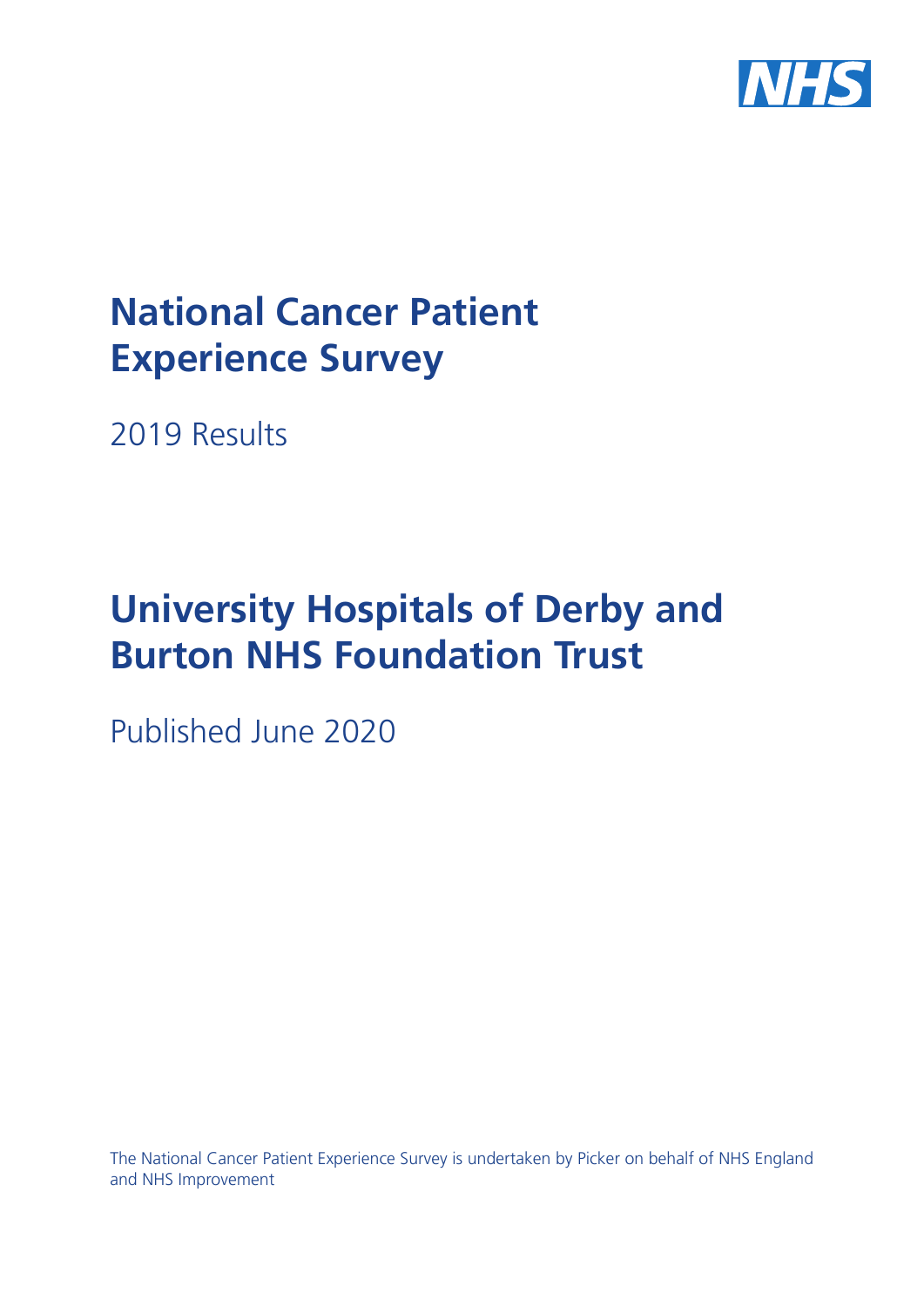# **Executive Summary** Case Mix Adjusted scores

### **Cancer Dashboard Questions**

The following seven questions are included in phase 1 of the Cancer Dashboard developed by Public Health England and NHS England:

Q61. Patient's average rating of care scored from very poor to very good

| $\overline{0}$ | $\overline{2}$                                                | 3 | 4 | 5 | 6 | 8 | 9   | 10                                                                                            |
|----------------|---------------------------------------------------------------|---|---|---|---|---|-----|-----------------------------------------------------------------------------------------------|
|                |                                                               |   |   |   |   |   | 8.8 |                                                                                               |
|                |                                                               |   |   |   |   |   |     | Q18. Patient definitely involved as much as they wanted in decisions about care and treatment |
|                |                                                               |   |   |   |   |   |     | Q19. Patient given the name of a CNS who would support them through their treatment           |
|                | Q20. Patient found it very or quite easy to contact their CNS |   |   |   |   |   |     |                                                                                               |
|                |                                                               |   |   |   |   |   |     | Q39. Patient always felt they were treated with respect and dignity while in hospital         |
|                | leaving hospital                                              |   |   |   |   |   |     | Q41. Hospital staff told patient who to contact if worried about condition or treatment after |
| 59%            | treatment                                                     |   |   |   |   |   |     | Q55. General practice staff definitely did everything they could to support patient during    |

### **Questions Outside Expected Range**

|                                                                                                |            | Case Mix Adjusted Scores   |                            |                   |
|------------------------------------------------------------------------------------------------|------------|----------------------------|----------------------------|-------------------|
|                                                                                                | 2019 Score | Lower<br>Expected<br>Range | Upper<br>Expected<br>Range | National<br>Score |
| Q11. Patient felt they were told sensitively that they had cancer                              | 88%        | 84%                        | 88%                        | 86%               |
| Q13. Patient given easy to understand written information about the type of cancer they<br>had | 77%        | 72%                        | 77%                        | 74%               |
| Q36. Patient always given enough privacy when discussing condition or treatment                | 88%        | 82%                        | 87%                        | 85%               |
| Q38. Hospital staff definitely did everything they could to help control pain                  | 86%        | 80%                        | 86%                        | 83%               |
| Q46. Beforehand patient completely had all information needed about radiotherapy<br>treatment  | 90%        | 83%                        | 90%                        | 86%               |
| Q57. Patient given a care plan                                                                 | 41%        | 34%                        | 41%                        | 38%               |

|                                                                                                  |            | Case Mix Adjusted Scores   |                            |                   |
|--------------------------------------------------------------------------------------------------|------------|----------------------------|----------------------------|-------------------|
|                                                                                                  | 2019 Score | Lower<br>Expected<br>Range | Upper<br>Expected<br>Range | National<br>Score |
| Q22. Hospital staff gave information about support or self-help groups for people with<br>cancer | 85%        | 85%                        | 91%                        | 88%               |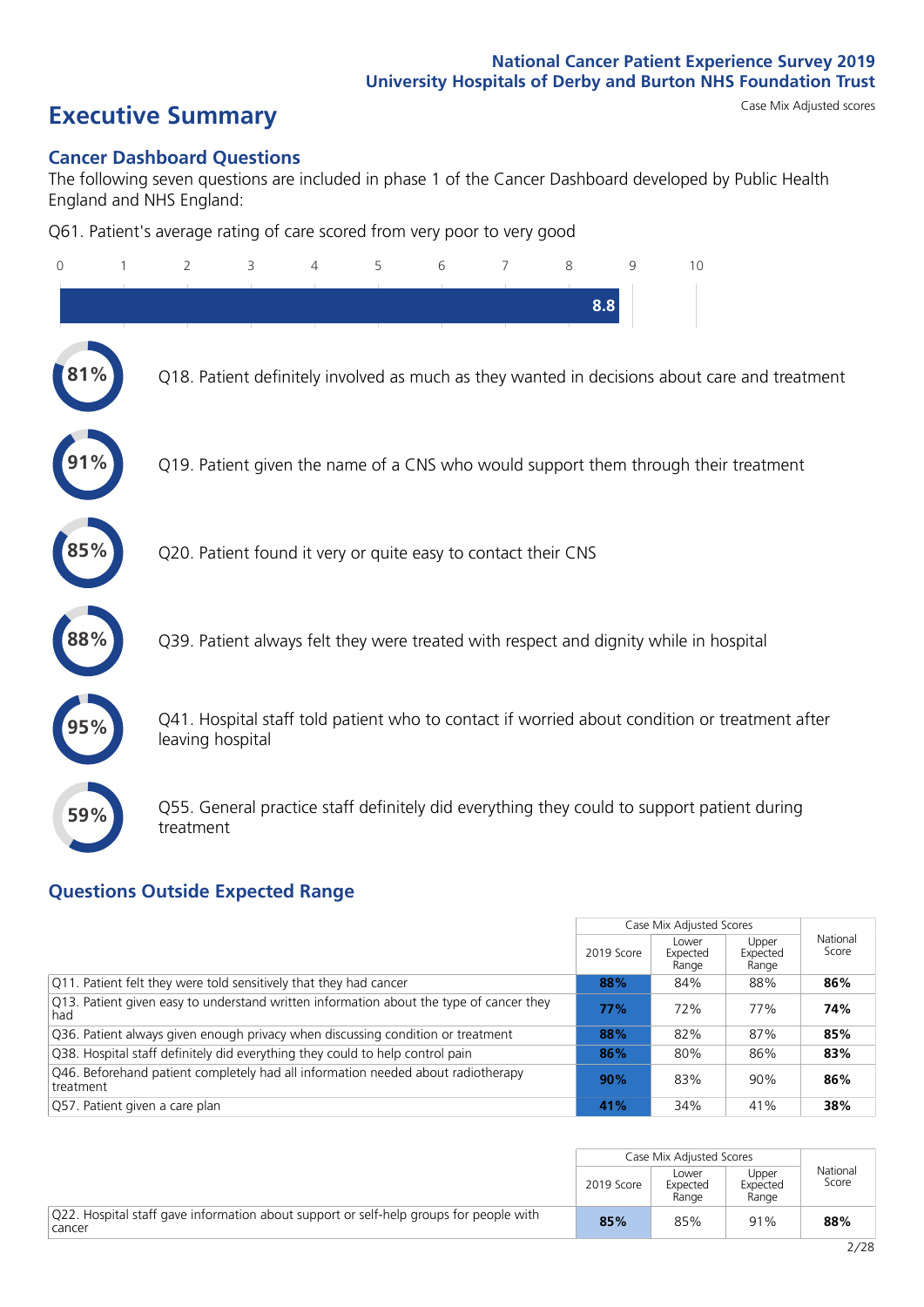|                                                                                               |            | Case Mix Adjusted Scores   |                            |                   |
|-----------------------------------------------------------------------------------------------|------------|----------------------------|----------------------------|-------------------|
|                                                                                               | 2019 Score | Lower<br>Expected<br>Range | Upper<br>Expected<br>Range | National<br>Score |
| $\sqrt{Q}$ 24. Hospital staff gave information on getting financial help or possible benefits | 55%        | 57%                        | 68%                        | 63%               |
| Q25. Hospital staff told patient they could get free prescriptions                            | 76%        | 78%                        | 86%                        | 82%               |
| Q31. Patient had confidence and trust in all doctors treating them                            | 79%        | 81%                        | 87%                        | 84%               |
| Q32. Patient's family or someone close definitely felt able to talk to a doctor               | 68%        | 68%                        | 76%                        | 72%               |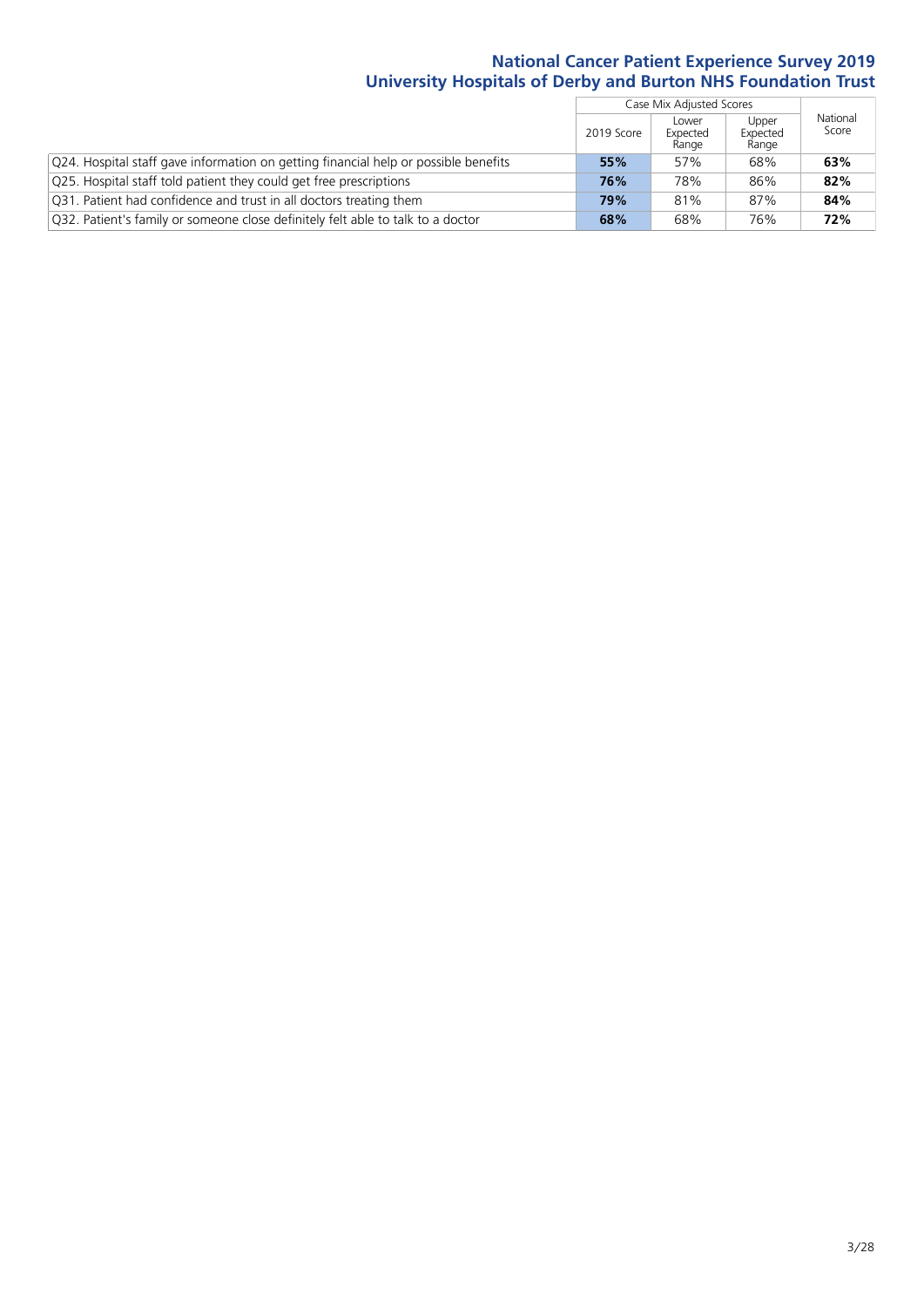### **Introduction**

The National Cancer Patient Experience Survey 2019 is the ninth iteration of the survey first undertaken in 2010. It has been designed to monitor national progress on cancer care; to provide information to drive local quality improvements; to assist commissioners and providers of cancer care; and to inform the work of the various charities and stakeholder groups supporting cancer patients.

The survey was overseen by a national Cancer Patient Experience Advisory Group. This Advisory Group set the principles and objectives of the survey programme and guided questionnaire development. The survey was commissioned and managed by NHS England. The survey provider, Picker, is responsible for designing, running and analysing the survey.

The 2019 survey involved 143 NHS Trusts. Out of 111,366 people, 67,858 people responded to the survey, yielding a response rate of 61%.

### **Methodology**

### **Eligibility, eldwork and survey methods**

The sample for the survey included all adult (aged 16 and over) NHS patients, with a confirmed primary diagnosis of cancer, discharged from an NHS Trust after an inpatient episode or day case attendance for cancer related treatment in the months of April, May and June 2019. The fieldwork for the survey was undertaken between December 2019 and March 2020.

As in the previous four years, the survey used a mixed mode methodology. Questionnaires were sent by post, with two reminders where necessary, but also included an option to complete the questionnaire online. A Freephone helpline and email was available for respondents to opt out, ask questions about the survey, enable them to complete their questionnaire over the phone and provide access to a translation and interpreting facility for those whose first language was not English.

### **Case-mix adjustment**

Both unadjusted and adjusted scores are presented in this report. Case-mix adjusted scores allows us to account for the impact that differing patient populations might have on results. By using the case-mix adjusted estimates we can obtain a greater understanding of how a Trust is performing given their patient population. The factors taken into account in this case-mix adjustment are gender, age, ethnic group, deprivation, and tumour group.

### **Scoring methodology**

Fifty-two questions from the questionnaire are scored as these questions relate directly to patient experience. For all but one question (Q61), scores are presented as the percentage of positive responses out of all scored responses. For Q61, respondents rate their overall care on a scale of 0 to 10, of which the average was calculated for this question's presented score. The percentages in this report have been rounded to the nearest percentage point. Therefore, in some cases the figures do not appear to add up to 100%.

### **Statistical significance**

In the reporting of 2019 results, appropriate statistical tests have been undertaken to identify unadjusted scores for which the change over time is 'statistically significant'. Thirty-seven scored questions in 2019 have been compared with those of 2018 and a statistically significant change between the two years has been reported where identified.

For the scored questions that are comparable beyond 2018, statistically significant change over the five years has also been reported where identified. A statistically significant difference means that the change in the result is very unlikely to have occurred by sampling variation.

### **Suppression**

#### **Question-level suppression**

For scores where the base size per question is  $<$ 21, the score will be suppressed and replaced with an asterisk (\*). The base size will include neutral response options.

### **Double suppression**

If any group within a particular sub-group breakdown (such as the tumour group breakdown) has <21 responses, then the figure for this particular group is suppressed and replaced with an asterisk (\*). If there is only one group within the sub-group breakdown that has <21 respondents, and is therefore suppressed, the group with the next lowest number of respondents is also supressed and replaced with an asterisk (\*) (regardless if it is greater than or less than 21).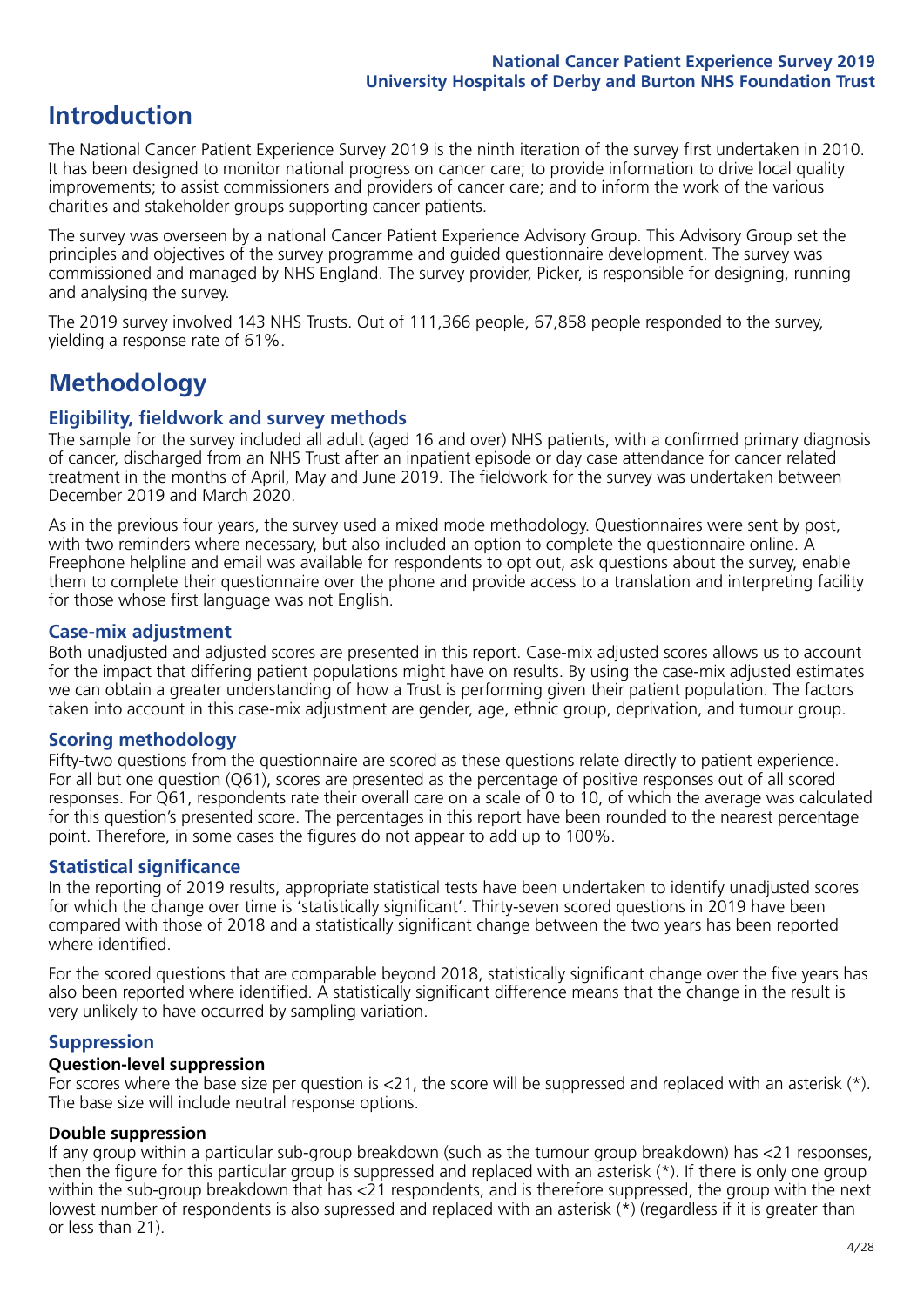### **Understanding the results**

This report shows how this Trust scored for each question in the survey, compared with national results and previous year's results. It is aimed at helping individual Trusts to understand their performance and identify areas for local improvement. Below is a description of the type of results presented within this report and how to understand them.

### **Expected range charts**

The expected range charts in this report show a bar with the lowest and highest score received for each question nationally. Within this bar, an expected range is given (in grey) and a black diamond represents the actual score for this Trust.

Trusts whose score is above the upper limit of the expected range (in the dark blue) are positive outliers, with a score statistically significantly higher than the national mean. This indicates that the Trust performs better than what Trusts of the same size and demographics are expected to perform. The opposite is true if the score is below the lower limit of the expected range (in the light blue); these are negative outliers. For scores within the expected range (in the grey), the score is what we would expect given the Trust's size and demographics.

### **Comparability tables**

The comparability tables show the 2018 and 2019 unadjusted scores for this Trust for each scored question. If there is a significant change from 2018 and 2019 or overall from 2015 to 2019, an arrow will be presented for the direction of change. The adjusted 2019 score will also be presented for each scored question along with the lower and upper expected range and national score. Scores above the upper limit of the expected range will be highlighted dark blue, scores below the lower limit of the expected range will be highlighted light blue, and scores within the lower and upper limit of the expected ranges will be highlighted grey.

### **Tumour type tables**

The tumour type tables show the unadjusted scores for each scored question for each of the 13 tumour groups. The national score for that tumour group is also shown. Unadjusted scores for the same tumour type across different Trusts may not be comparable, as they do not account for the impact that differing patient populations might have on results. Central nervous system is abbreviated as 'CNS' and lower gastrointestinal tract is abbreviated as 'LGT' throughout this report.

#### **Year on year charts**

The year on year charts show five columns representing the unadjusted scores of the last five years (2015, 2016, 2017, 2018 and 2019) for each scored question.

#### **Notes on specific questions**

Following the development phase of the 2019 survey, several changes were made to the questionnaire. Six scored questions were amended (Q5, Q18, Q30, Q35, Q56 and Q60) and one non-scored question (Q29) was amended that impacted the comparability of questions Q30 to Q41. Of all questions changed or impacted by change, only Q60 is presented with historical comparisons; though the results should be interpreted with caution.

#### **Unadjusted data and case-mix adjusted data**

Unadjusted data should be used to see the actual responses from patients relating to the Trust. Case-mix adjusted data, together with expected ranges, should be used to understand whether the results are significantly higher or lower than national results taking account of the patient mix.

### **Further information**

This research was carried out in accordance with the international standard for organisations conducting social research (accreditation to ISO20252:2012; certificate number GB08/74322). The 2019 survey data has been produced and published in line with the Code of Practice for Official Statistics.

For more information on the methodology, please see the Technical Document. It can be viewed along with the 2019 questionnaire and survey quidance on the website at [www.ncpes.co.uk](https://www.ncpes.co.uk/supporting-documents). For all other outputs at National, Trust, CCG and Cancer Alliance level, please see the PDF reports, Excel tables and dashboards at [www.ncpes.co.uk.](https://www.ncpes.co.uk/current-results)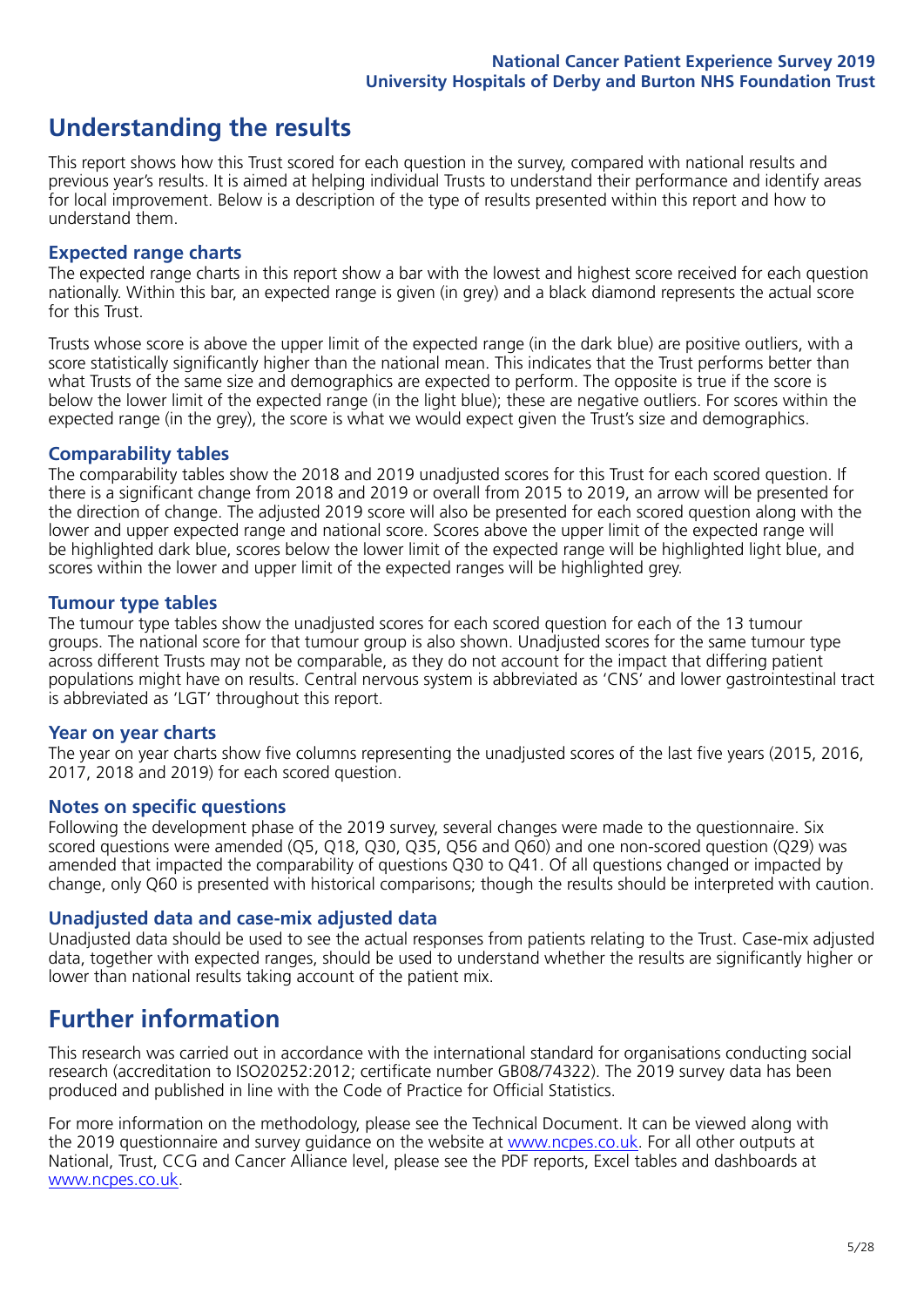### **Response Rate**

### **Overall Response Rate**

1,209 patients responded out of a total of 2,004 patients, resulting in a response rate of 60%.

|          | Sample Size | Adjusted<br>Sample | Completed | Response Rate |
|----------|-------------|--------------------|-----------|---------------|
| Trust    | 2.236       | 2.004              | 1.209     | 60%           |
| National | 119,855     | 111,366            | 67.858    | 61%           |

### **Respondents by Survey Type**

|                            | Number of<br>Respondents |
|----------------------------|--------------------------|
| Online                     | 111                      |
| Paper                      | 1,098                    |
| Phone                      | O                        |
| <b>Translation Service</b> |                          |

### **Respondents by Tumour Group**

|                      | Number of<br>Respondents |
|----------------------|--------------------------|
| Brain / CNS          | $\mathcal{P}$            |
| <b>Breast</b>        | 309                      |
| Colorectal / LGT     | 140                      |
| Gynaecological       | 79                       |
| Haematological       | 218                      |
| <b>Head and Neck</b> | 34                       |
| Lung                 | 83                       |
| Prostate             | 98                       |
| Sarcoma              | 14                       |
| Skin                 | 30                       |
| <b>Upper Gastro</b>  | 47                       |
| Urological           | 85                       |
| Other                | 70                       |

### **Respondents by Age and Gender**

Respondents year of birth has been used to determine age. This information has been amalgamated into 8 age bands. The age and gender distribution for the Trust was as follows:

|        | Age 16-24 | Age 25-34 | Age 35-44 | Age 45-54 | Age 55-64 | Age 65-74 | Age 75-84 | Age 85+        | Total |
|--------|-----------|-----------|-----------|-----------|-----------|-----------|-----------|----------------|-------|
| Male   |           |           |           | 29        | 75        | 201       | 186       | 21<br><u>_</u> | 519   |
| Female |           | 10        | 21        | 80        | 167       | 237       | 150       | 24             | 690   |
| Total  |           |           | 26        | 109       | 242       | 438       | 336       | 45             | ,209  |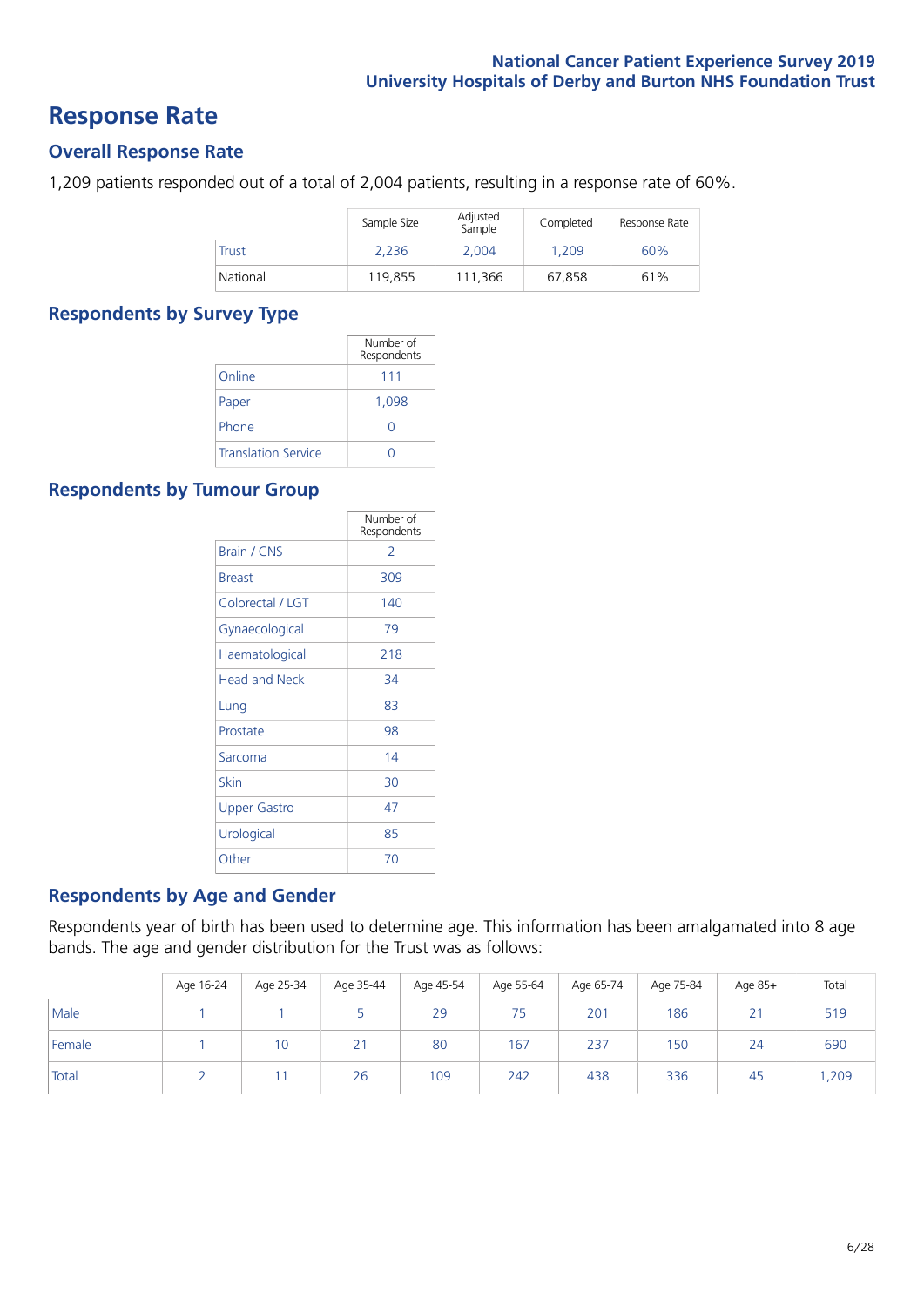# **Expected Range Charts**

| Lower Expected Range<br>Average                                                                                                                                                                                                                                                                                                                                                                                                                                                                                             |       |     |     | Upper Expected Range |         |     |            |                   | Case Mix Adjusted Score |                   |                 |
|-----------------------------------------------------------------------------------------------------------------------------------------------------------------------------------------------------------------------------------------------------------------------------------------------------------------------------------------------------------------------------------------------------------------------------------------------------------------------------------------------------------------------------|-------|-----|-----|----------------------|---------|-----|------------|-------------------|-------------------------|-------------------|-----------------|
| <b>SEEING YOUR GP</b><br>Q1. Saw GP once or twice before being told they needed to go to<br>hospital<br>Q2. Patient thought they were seen as soon as necessary                                                                                                                                                                                                                                                                                                                                                             | 0%    | 10% | 20% |                      | 30% 40% | 50% | 60%        | 70%               | 80%<br>79%<br>85%       |                   | 90% 100%        |
| <b>DIAGNOSTIC TESTS</b><br>Q5. Received all the information needed about the test<br>Q6. The length of time waiting for the test to be done was about<br>right<br>Q7. Test results explained in completely understandable way                                                                                                                                                                                                                                                                                               | 0%    | 10% | 20% | 30%                  | 40%     | 50% | 60%        | 70%               | 80%<br>80%              | 89%               | 90% 100%<br>96% |
| <b>FINDING OUT WHAT WAS WRONG WITH YOU</b><br>Q10. Patient told they could bring a family member or friend when<br>first told they had cancer<br>Q11. Patient felt they were told sensitively that they had cancer<br>Q12. Patient completely understood the explanation of what was<br>wrong<br>Q13. Patient given easy to understand written information about<br>the type of cancer they had                                                                                                                             | $0\%$ | 10% | 20% | 30%                  | 40%     | 50% | 60%        | 70%<br>72%        | 80%<br>79%<br>77%       | 88%               | 90% 100%        |
| <b>DECIDING THE BEST TREATMENT FOR YOU</b><br>Q14. Patient felt that treatment options were completely explained<br>Q15. Patient felt possible side effects were definitely explained in<br>an understandable way<br>Q16. Patient definitely given practical advice and support in dealing<br>with side effects of treatment<br>Q17. Patient definitely told about side effects that could affect<br>them in the future<br>Q18. Patient definitely involved as much as they wanted in<br>decisions about care and treatment | 0%    | 10% | 20% | 30%                  | 40%     | 50% | 60%<br>56% | 70%<br>73%<br>66% | 80%<br>84%<br>81%       |                   | 90% 100%        |
| <b>CLINICAL NURSE SPECIALIST (CNS)</b><br>Q19. Patient given the name of a CNS who would support them<br>through their treatment<br>Q20. Patient found it very or quite easy to contact their CNS<br>Q21. Patient got understandable answers to important questions<br>all or most of the time                                                                                                                                                                                                                              | 0%    | 10% | 20% | 30%                  | 40%     | 50% | 60%        | 70%               | 80%                     | 91%<br>85%<br>87% | 90% 100%        |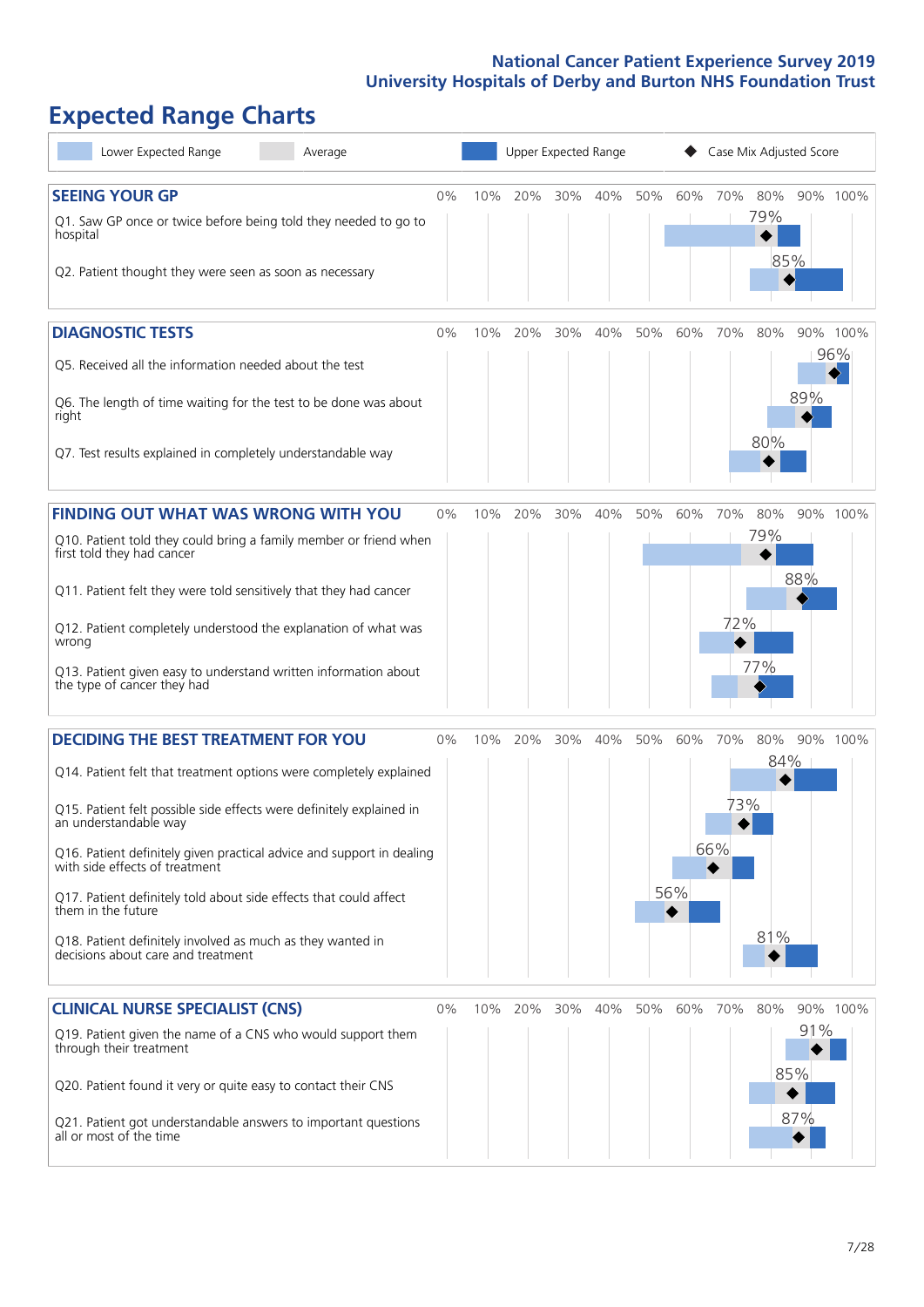# **Expected Range Charts**

| Lower Expected Range<br>Average                                                                                                                                                                                                                                                                                                                                                                                                                                                                                                                                                                                                                                                                                                                                                                                                                                                                                                                                                                                                                                                                                                                                                   |    | Upper Expected Range |     |     |     |            |            |                   | Case Mix Adjusted Score                |                          |                 |  |
|-----------------------------------------------------------------------------------------------------------------------------------------------------------------------------------------------------------------------------------------------------------------------------------------------------------------------------------------------------------------------------------------------------------------------------------------------------------------------------------------------------------------------------------------------------------------------------------------------------------------------------------------------------------------------------------------------------------------------------------------------------------------------------------------------------------------------------------------------------------------------------------------------------------------------------------------------------------------------------------------------------------------------------------------------------------------------------------------------------------------------------------------------------------------------------------|----|----------------------|-----|-----|-----|------------|------------|-------------------|----------------------------------------|--------------------------|-----------------|--|
| <b>SUPPORT FOR PEOPLE WITH CANCER</b><br>Q22. Hospital staff gave information about support or self-help<br>groups for people with cancer<br>Q23. Hospital staff discussed or gave information about the impact<br>cancer could have on day to day activities<br>Q24. Hospital staff gave information on getting financial help or<br>possible benefits<br>Q25. Hospital staff told patient they could get free prescriptions                                                                                                                                                                                                                                                                                                                                                                                                                                                                                                                                                                                                                                                                                                                                                     | 0% | 10%                  | 20% | 30% | 40% | 50%        | 60%<br>55% | 70%               | 80%<br>85%<br>84%<br>76%               |                          | 90% 100%        |  |
| <b>OPERATIONS</b><br>Q27. Beforehand, patient had all the information needed about the<br>operation<br>Q28. Afterwards, staff completely explained how operation had<br>gone in understandable way                                                                                                                                                                                                                                                                                                                                                                                                                                                                                                                                                                                                                                                                                                                                                                                                                                                                                                                                                                                | 0% | 10%                  | 20% | 30% | 40% | 50%        | 60%        | 70%               | 80%<br>79%                             |                          | 90% 100%<br>96% |  |
| <b>HOSPITAL CARE AS AN INPATIENT</b><br>Q30. Hospital staff didn't talk in front of patient as if patient wasn't<br>there<br>Q31. Patient had confidence and trust in all doctors treating them<br>Q32. Patient's family or someone close definitely felt able to talk to<br>a doctor<br>Q33. Patient had confidence and trust in all the ward nurses<br>treating them<br>Q34. Patient thought there were always or nearly always enough<br>nurses on duty to care for them<br>Q35. All hospital staff asked patient what name they prefer to be<br>called by<br>Q36. Patient always given enough privacy when discussing<br>condition or treatment<br>Q37. Patient definitely found hospital staff to discuss worries or<br>fears during their inpatient visit<br>Q38. Hospital staff definitely did everything they could to help<br>control pain<br>Q39. Patient always felt they were treated with respect and dignity<br>while in hospital<br>Q40. Patient given clear written information about what should or<br>should not do after leaving hospital<br>Q41. Hospital staff told patient who to contact if worried about<br>condition or treatment after leaving hospital | 0% | 10%                  | 20% | 30% | 40% | 50%<br>50% | 60%        | 70%<br>68%<br>66% | 80%<br>83%<br>79%<br>76%<br>78%<br>86% | 88%<br>88%<br>87%<br>95% | 90% 100%        |  |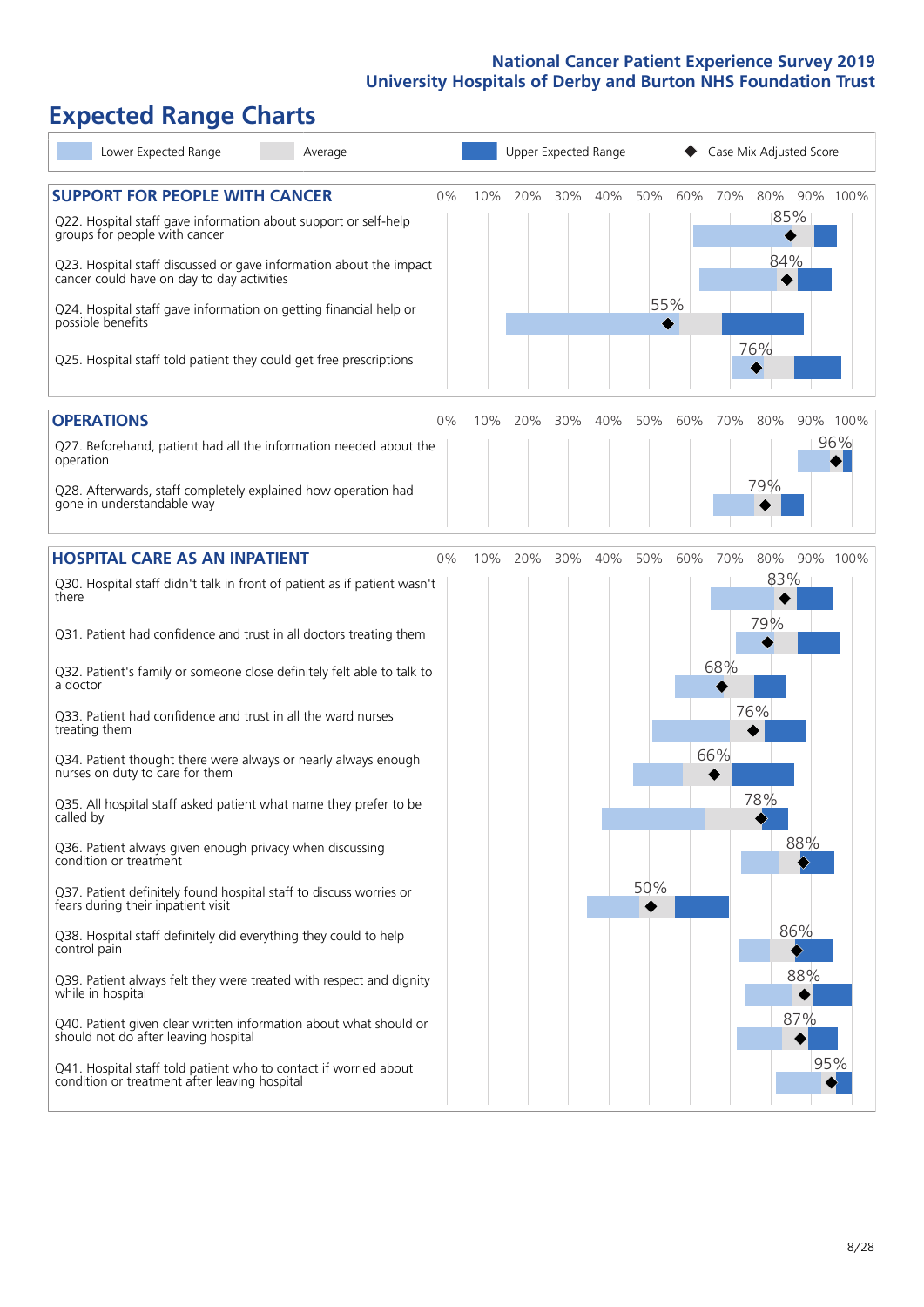# **Expected Range Charts**

| Lower Expected Range<br>Average                                                                                                                                                                                                                                                                                                                                                                                                                             |             |     |                |     | Upper Expected Range |            |            | Case Mix Adjusted Score |     |          |                 |  |  |
|-------------------------------------------------------------------------------------------------------------------------------------------------------------------------------------------------------------------------------------------------------------------------------------------------------------------------------------------------------------------------------------------------------------------------------------------------------------|-------------|-----|----------------|-----|----------------------|------------|------------|-------------------------|-----|----------|-----------------|--|--|
| <b>HOSPITAL CARE AS A DAY PATIENT / OUTPATIENT 0%</b><br>Q43. Patient definitely found hospital staff to discuss worries or<br>fears during their outpatient or day case visit<br>Q44. Cancer doctor had the right documents at patient's last<br>outpatient appointment                                                                                                                                                                                    |             | 10% | 20%            | 30% | 40%                  | 50%        | 60%        | 70%<br>68%              | 80% |          | 90% 100%<br>96% |  |  |
| Q46. Beforehand patient completely had all information needed<br>about radiotherapy treatment<br>Q47. Patient completely given understandable information about<br>whether radiotherapy was working<br>Q49. Beforehand patient completely had all information needed<br>about chemotherapy treatment<br>Q50. Patient given enough information about whether<br>chemotherapy was working in a completely understandable way                                  |             |     |                |     |                      |            | 60%        | 68%                     | 85% | 90%      |                 |  |  |
| <b>HOME CARE AND SUPPORT</b><br>Q51. Hospital staff definitely gave family or someone close all the<br>information needed to help care at home<br>Q52. Patient definitely given enough support from health or social<br>services during treatment<br>Q53. Patient definitely given enough support from health or social<br>services after treatment                                                                                                         | 0%          | 10% | 20%            | 30% | 40%<br>44%           | 50%<br>51% | 60%<br>58% | 70%                     | 80% |          | 90% 100%        |  |  |
| <b>CARE FROM YOUR GENERAL PRACTICE</b><br>Q54. GP given enough information about patient's condition and<br>treatment<br>Q55. General practice staff definitely did everything they could to<br>support patient during treatment                                                                                                                                                                                                                            | 0%          | 10% | 20%            | 30% | 40%                  | 50%        | 60%<br>59% | 70%                     | 80% |          | 90% 100%<br>96% |  |  |
| <b>YOUR OVERALL NHS CARE</b><br>Q56. Different people treating and caring for patient always work<br>well together to give best possible care<br>Q57. Patient given a care plan<br>Q58. Overall the administration of care was good or very good<br>Q59. Patient felt length of time for attending clinics and<br>appointments for cancer was about right<br>Q60. Someone discussed with patient whether they would like to<br>take part in cancer research | $0\%$       | 10% | 20%<br>23%     | 30% | 40%<br>41%           | 50%        | 60%        | 70%<br>73%  <br>68%     | 80% | 90%      | 90% 100%        |  |  |
| Q61. Patient's average rating of care scored from very poor to very<br>good                                                                                                                                                                                                                                                                                                                                                                                 | $\mathbf 0$ | 1   | $\overline{2}$ | 3   | 4                    | 5          | 6          | 7                       | 8   | 9<br>8.8 | 10              |  |  |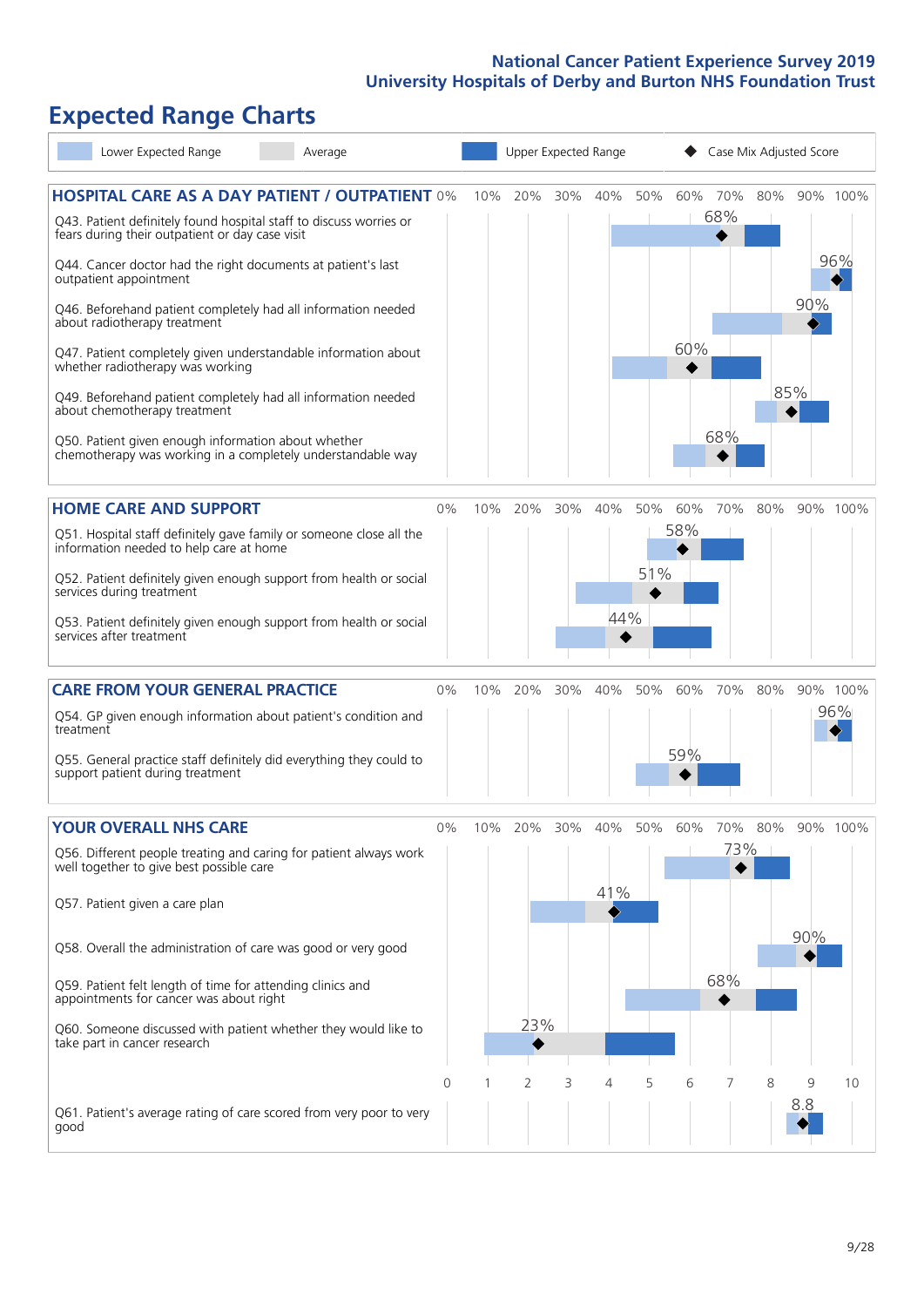# **Comparability Tables**

\* Indicates where a score has been suppressed because there are less than 21 responses.

\*\* No score available for 2018.

 $\triangle$  or  $\nabla$ 

Change 2018-2019: Indicates where 2019 score is significantly higher or lower than 2018 score Change Overall: Indicates significant change overall (2015, 2016, 2017, 2018 and 2019).

Adjusted Score below Lower Expected Range Adjusted Score between Upper and Lower Expected Ranges Adjusted Score above Upper Expected Range

|                                                                             | Case Mix Adjusted Scores<br><b>Unadjusted Scores</b> |               |           |               |                                                   |         |               |                                     |                |                   |
|-----------------------------------------------------------------------------|------------------------------------------------------|---------------|-----------|---------------|---------------------------------------------------|---------|---------------|-------------------------------------|----------------|-------------------|
|                                                                             | 2018<br>n                                            | 2018<br>Score | 2019<br>n | 2019<br>Score | $\sim$  Change   Change   $\sim$<br>2018-<br>2019 | Overall | 2019<br>Score | Lower<br>Expected Expected<br>Range | Upper<br>Range | National<br>Score |
| <b>SEEING YOUR GP</b>                                                       |                                                      |               |           |               |                                                   |         |               |                                     |                |                   |
| Q1. Saw GP once or twice before being told they needed to go<br>to hospital | 916                                                  | 78%           | 859       | 80%           |                                                   |         | 79%           | 76%                                 | 82%            | 79%               |
| Q2. Patient thought they were seen as soon as necessary                     | 1242                                                 | 86%           | 181       | 85%           |                                                   |         | 85%           | 82%                                 | 86%            | 84%               |

| <b>DIAGNOSTIC TESTS</b>                                                   |       |     |      |     |     |     |     |     |
|---------------------------------------------------------------------------|-------|-----|------|-----|-----|-----|-----|-----|
| Q5. Received all the information needed about the test                    | $***$ | **  | 996  | 96% | 96% | 94% | 96% | 95% |
| Q6. The length of time waiting for the test to be done was<br>about right | 1094  | 92% | 1012 | 89% | 89% | 86% | 90% | 88% |
| Q7. Test results explained in completely understandable way               | 1095  | 79% | 1024 | 80% | 80% | 77% | 82% | 80% |

| <b>FINDING OUT WHAT WAS WRONG WITH YOU</b>                                                      |      |     |      |     |  |     |     |     |     |
|-------------------------------------------------------------------------------------------------|------|-----|------|-----|--|-----|-----|-----|-----|
| Q10. Patient told they could bring a family member or friend<br>when first told they had cancer | 158  | 79% | 1090 | 79% |  | 79% | 73% | 81% | 77% |
| Q11. Patient felt they were told sensitively that they had cancer                               | 1243 | 85% | 199  | 88% |  | 88% | 84% | 88% | 86% |
| Q12. Patient completely understood the explanation of what<br>was wrong                         | 265  | 74% | 198  | 73% |  | 72% | 71% | 76% | 73% |
| Q13. Patient given easy to understand written information<br>about the type of cancer they had  | 112  | 77% | 1076 | 78% |  |     | 72% | 77% | 74% |

| <b>DECIDING THE BEST TREATMENT FOR YOU</b>                                                              |      |     |      |     |  |     |     |     |     |
|---------------------------------------------------------------------------------------------------------|------|-----|------|-----|--|-----|-----|-----|-----|
| Q14. Patient felt that treatment options were completely<br>explained                                   | 1134 | 84% | 1076 | 84% |  | 84% | 81% | 86% | 83% |
| Q15. Patient felt possible side effects were definitely explained<br>in an understandable way           | 1211 | 74% | 146  | 73% |  | 73% | 70% | 75% | 73% |
| Q16. Patient definitely given practical advice and support in<br>dealing with side effects of treatment | 1203 | 69% | 1141 | 66% |  | 66% | 64% | 70% | 67% |
| Q17. Patient definitely told about side effects that could affect<br>them in the future                 | 1129 | 56% | 1082 | 55% |  | 56% | 54% | 60% | 57% |
| Q18. Patient definitely involved as much as they wanted in<br>decisions about care and treatment        | $**$ | **  | 179  | 81% |  | 81% | 78% | 84% | 81% |

| <b>CLINICAL NURSE SPECIALIST (CNS)</b>                                                                                      |     |     |      |     |  |     |     |     |     |
|-----------------------------------------------------------------------------------------------------------------------------|-----|-----|------|-----|--|-----|-----|-----|-----|
| $\sqrt{Q}$ 19. Patient given the name of a CNS who would support them $\sqrt{Q}$ 1202 $\sqrt{Q}$<br>through their treatment |     |     | 1139 | 92% |  | 91% | 90% | 95% | 92% |
| Q20. Patient found it very or quite easy to contact their CNS                                                               | 962 | 89% | 895  | 86% |  | 85% | 81% | 89% | 85% |
| Q21. Patient got understandable answers to important<br>questions all or most of the time                                   | 940 | 89% | 891  | 87% |  | 87% | 85% | 90% | 87% |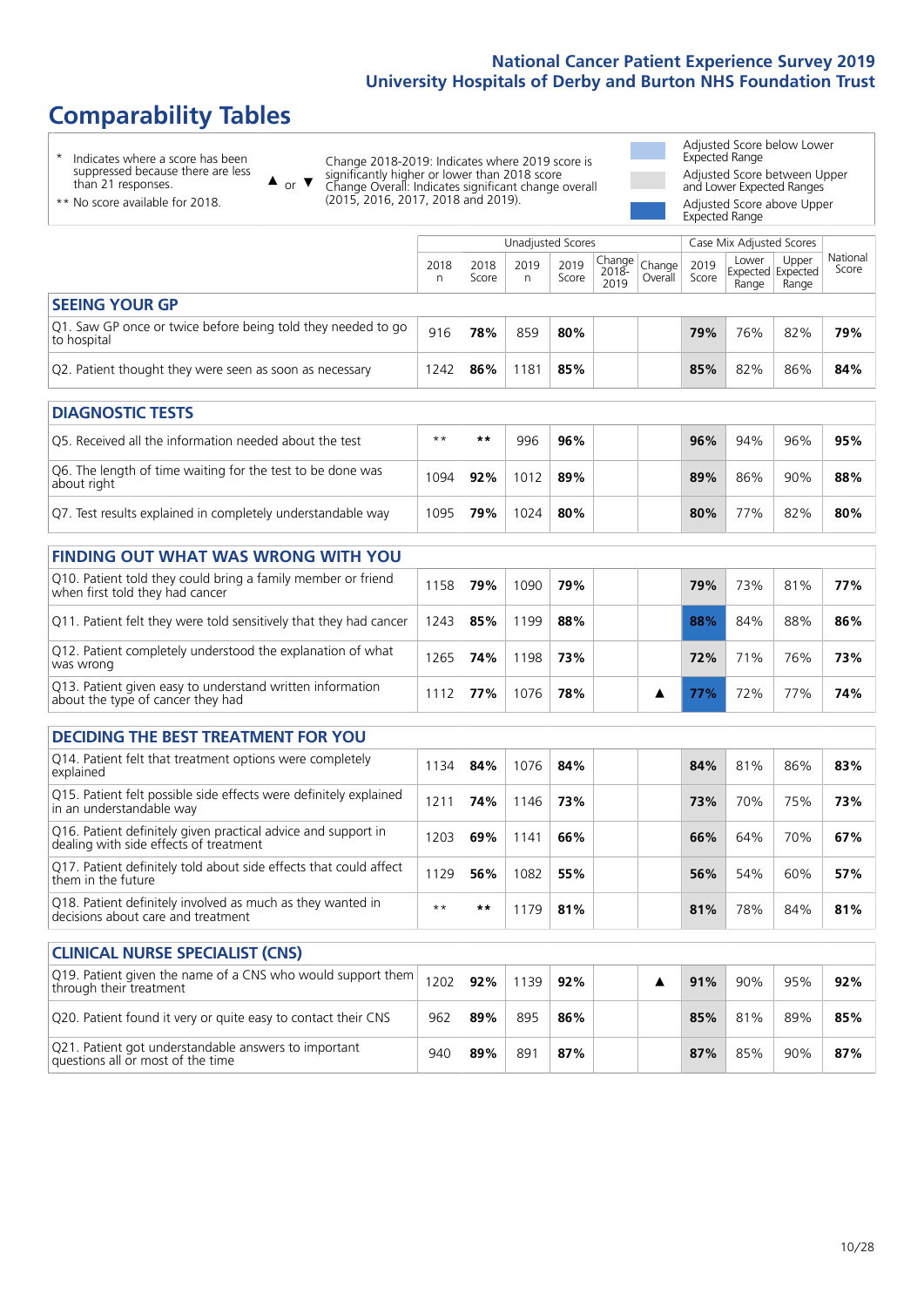# **Comparability Tables**

\* Indicates where a score has been suppressed because there are less than 21 responses.

\*\* No score available for 2018.

 $\triangle$  or  $\nabla$ 

Change 2018-2019: Indicates where 2019 score is significantly higher or lower than 2018 score Change Overall: Indicates significant change overall (2015, 2016, 2017, 2018 and 2019).

Adjusted Score below Lower Expected Range Adjusted Score between Upper and Lower Expected Ranges Adjusted Score above Upper Expected Range

|                                                                                                                   |           |               | <b>Unadjusted Scores</b> |               |                         |                   |               | Case Mix Adjusted Scores |                                     |                   |
|-------------------------------------------------------------------------------------------------------------------|-----------|---------------|--------------------------|---------------|-------------------------|-------------------|---------------|--------------------------|-------------------------------------|-------------------|
|                                                                                                                   | 2018<br>n | 2018<br>Score | 2019<br>n                | 2019<br>Score | Change<br>2018-<br>2019 | Change<br>Overall | 2019<br>Score | Lower<br>Range           | Upper<br>Expected Expected<br>Range | National<br>Score |
| <b>SUPPORT FOR PEOPLE WITH CANCER</b>                                                                             |           |               |                          |               |                         |                   |               |                          |                                     |                   |
| Q22. Hospital staff gave information about support or self-help<br>groups for people with cancer                  | 959       | 86%           | 921                      | 85%           |                         | ▲                 | 85%           | 85%                      | 91%                                 | 88%               |
| Q23. Hospital staff discussed or gave information about the<br>impact cancer could have on day to day activities  | 841       | 83%           | 789                      | 84%           |                         | ▲                 | 84%           | 81%                      | 87%                                 | 84%               |
| Q24. Hospital staff gave information on getting financial help or<br>possible benefits                            | 642       | 57%           | 588                      | 55%           |                         |                   | 55%           | 57%                      | 68%                                 | 63%               |
| Q25. Hospital staff told patient they could get free prescriptions                                                | 562       | 78%           | 490                      | 78%           |                         |                   | 76%           | 78%                      | 86%                                 | 82%               |
| <b>OPERATIONS</b>                                                                                                 |           |               |                          |               |                         |                   |               |                          |                                     |                   |
| Q27. Beforehand, patient had all the information needed about<br>the operation                                    | 697       | 97%           | 592                      | 96%           |                         |                   | 96%           | 95%                      | 98%                                 | 96%               |
| Q28. Afterwards, staff completely explained how operation had<br>gone in understandable way                       | 690       | 78%           | 591                      | 79%           |                         |                   | 79%           | 76%                      | 82%                                 | 79%               |
| <b>HOSPITAL CARE AS AN INPATIENT</b>                                                                              |           |               |                          |               |                         |                   |               |                          |                                     |                   |
| Q30. Hospital staff didn't talk in front of patient as if patient<br>wasn't there                                 | $* *$     | $***$         | 644                      | 84%           |                         |                   | 83%           | 81%                      | 86%                                 | 84%               |
| Q31. Patient had confidence and trust in all doctors treating<br>them                                             | $***$     | $***$         | 650                      | 80%           |                         |                   | 79%           | 81%                      | 87%                                 | 84%               |
| Q32. Patient's family or someone close definitely felt able to talk<br>to a doctor                                | $* *$     | $***$         | 547                      | 68%           |                         |                   | 68%           | 68%                      | 76%                                 | 72%               |
| Q33. Patient had confidence and trust in all the ward nurses<br>treating them                                     | $**$      | $***$         | 652                      | 76%           |                         |                   | 76%           | 70%                      | 78%                                 | 74%               |
| Q34. Patient thought there were always or nearly always<br>enough nurses on duty to care for them                 | $* *$     | $***$         | 646                      | 67%           |                         |                   | 66%           | 58%                      | 71%                                 | 64%               |
| Q35. All hospital staff asked patient what name they prefer to<br>be called by                                    | $**$      | $***$         | 649                      | 78%           |                         |                   | 78%           | 64%                      | 78%                                 | 71%               |
| Q36. Patient always given enough privacy when discussing<br>condition or treatment                                | $* *$     | $***$         | 650                      | 88%           |                         |                   | 88%           | 82%                      | 87%                                 | 85%               |
| Q37. Patient definitely found hospital staff to discuss worries or<br>fears during their inpatient visit          | $**$      | $***$         | 495                      | 51%           |                         |                   | 50%           | 47%                      | 56%                                 | 52%               |
| Q38. Hospital staff definitely did everything they could to help<br>control pain                                  | $* *$     | $***$         | 559                      | 87%           |                         |                   | 86%           | 80%                      | 86%                                 | 83%               |
| Q39. Patient always felt they were treated with respect and<br>dignity while in hospital                          | $***$     | $***$         | 654                      | 89%           |                         |                   | 88%           | 85%                      | 90%                                 | 88%               |
| Q40. Patient given clear written information about what should<br>or should not do after leaving hospital         | $* *$     | $***$         | 606                      | 87%           |                         |                   | 87%           | 83%                      | 89%                                 | 86%               |
| Q41. Hospital staff told patient who to contact if worried about<br>condition or treatment after leaving hospital | $**$      | $***$         | 628                      | 95%           |                         |                   | 95%           | 92%                      | 96%                                 | 94%               |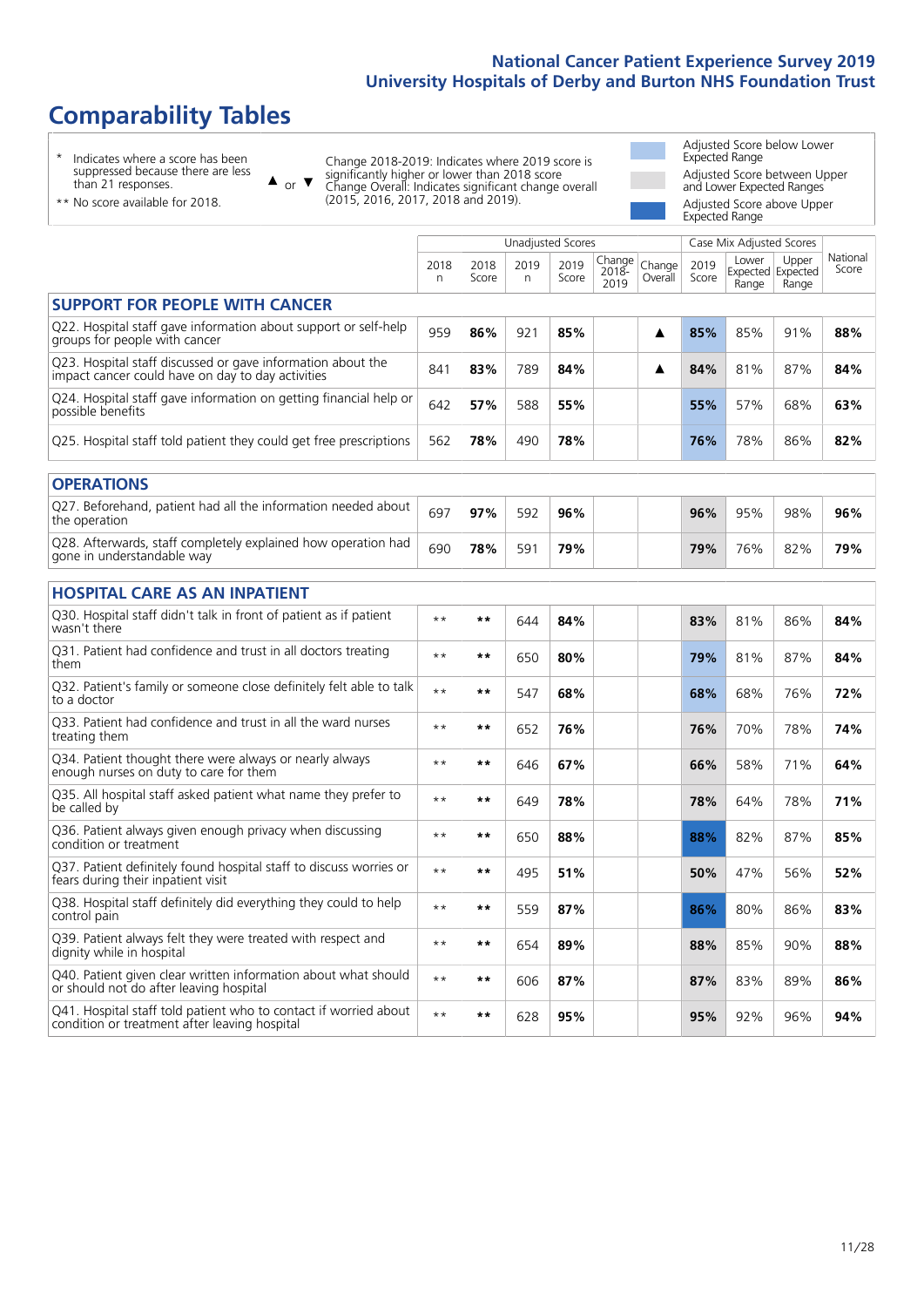### **Comparability Tables**

\* Indicates where a score has been suppressed because there are less than 21 responses.

\*\* No score available for 2018.

 $\triangle$  or  $\nabla$ 

Change 2018-2019: Indicates where 2019 score is significantly higher or lower than 2018 score Change Overall: Indicates significant change overall (2015, 2016, 2017, 2018 and 2019).

Adjusted Score below Lower Expected Range Adjusted Score between Upper and Lower Expected Ranges Adjusted Score above Upper Expected Range

|                                                                                                                       |            |               | <b>Unadjusted Scores</b> |               |                            |                   |               | Case Mix Adjusted Scores            |                |                   |
|-----------------------------------------------------------------------------------------------------------------------|------------|---------------|--------------------------|---------------|----------------------------|-------------------|---------------|-------------------------------------|----------------|-------------------|
|                                                                                                                       | 2018<br>n. | 2018<br>Score | 2019<br>n                | 2019<br>Score | Change<br>$2018 -$<br>2019 | Change<br>Overall | 2019<br>Score | Lower<br>Expected Expected<br>Range | Upper<br>Range | National<br>Score |
| <b>HOSPITAL CARE AS A DAY PATIENT / OUTPATIENT</b>                                                                    |            |               |                          |               |                            |                   |               |                                     |                |                   |
| Q43. Patient definitely found hospital staff to discuss worries or<br>fears during their outpatient or day case visit | 961        | 70%           | 888                      | 68%           |                            |                   | 68%           | 67%                                 | 73%            | 71%               |
| Q44. Cancer doctor had the right documents at patient's last<br>outpatient appointment                                | 1149       | 97%           | 1053                     | 96%           |                            |                   | 96%           | 95%                                 | 97%            | 96%               |
| Q46. Beforehand patient completely had all information needed<br>about radiotherapy treatment                         | 349        | 89%           | 349                      | 91%           |                            |                   | 90%           | 83%                                 | 90%            | 86%               |
| Q47. Patient completely given understandable information<br>about whether radiotherapy was working                    | 295        | 57%           | 297                      | 60%           |                            |                   | 60%           | 54%                                 | 65%            | 60%               |
| Q49. Beforehand patient completely had all information needed<br>about chemotherapy treatment                         | 724        | 84%           | 670                      | 85%           |                            |                   | 85%           | 82%                                 | 87%            | 84%               |
| Q50. Patient given enough information about whether<br>chemotherapy was working in a completely understandable way    | 651        | 68%           | 608                      | 68%           |                            |                   | 68%           | 64%                                 | 71%            | 68%               |
| <b>HOME CARE AND SUPPORT</b>                                                                                          |            |               |                          |               |                            |                   |               |                                     |                |                   |
| Q51. Hospital staff definitely gave family or someone close all<br>the information needed to help care at home        | 1020       | 62%           | 968                      | 58%           |                            |                   | 58%           | 57%                                 | 63%            | 60%               |
| Q52. Patient definitely given enough support from health or<br>social services during treatment                       | 622        | 54%           | 595                      | 52%           |                            |                   | 51%           | 46%                                 | 59%            | 52%               |
| Q53. Patient definitely given enough support from health or<br>social services after treatment                        | 351        | 45%           | 337                      | 45%           |                            |                   | 44%           | 39%                                 | 51%            | 45%               |
| <b>CARE FROM YOUR GENERAL PRACTICE</b>                                                                                |            |               |                          |               |                            |                   |               |                                     |                |                   |
| Q54. GP given enough information about patient's condition<br>and treatment                                           | 1041       | 97%           | 990                      | 96%           |                            |                   | 96%           | 94%                                 | 97%            | 95%               |
| Q55. General practice staff definitely did everything they could<br>to support patient during treatment               | 818        | 60%           | 793                      | 59%           |                            |                   | 59%           | 55%                                 | 62%            | 58%               |
| <b>YOUR OVERALL NHS CARE</b>                                                                                          |            |               |                          |               |                            |                   |               |                                     |                |                   |
| Q56. Different people treating and caring for patient always<br>work well together to give best possible care         | $* *$      | $***$         | 1162                     | 73%           |                            |                   | 73%           | 70%                                 | 76%            | 73%               |
| Q57. Patient given a care plan                                                                                        | 941        | 38%           | 905                      | 41%           |                            | ▲                 | 41%           | 34%                                 | 41%            | 38%               |
| Q58. Overall the administration of care was good or very good                                                         | 1247       | 92%           | 1188                     | 90%           |                            |                   | 90%           | 86%                                 | 91%            | 89%               |
| Q59. Patient felt length of time for attending clinics and<br>appointments for cancer was about right                 | 1238       | 69%           | 1170                     | 68%           |                            |                   | 68%           | 62%                                 | 76%            | 69%               |
| Q60. Someone discussed with patient whether they would like<br>to take part in cancer research                        | 1183       | 23%           | 1093                     | 22%           |                            |                   | 23%           | 21%                                 | 39%            | 30%               |
| Q61. Patient's average rating of care scored from very poor to<br>very good                                           | 1230       | 8.9           | 1169                     | 8.8           |                            |                   | 8.8           | 8.7                                 | 8.9            | 8.8               |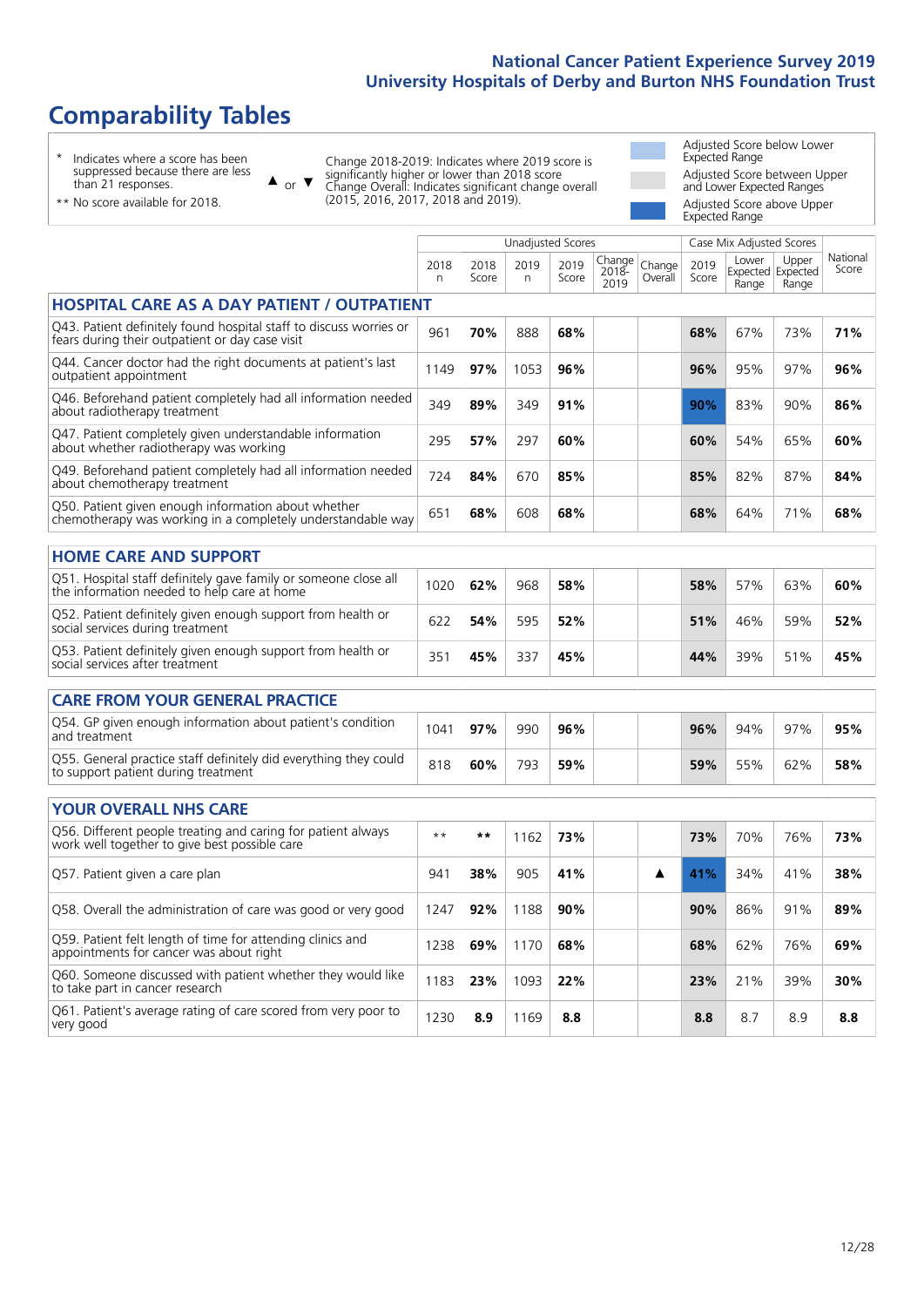# **Tumour Type Tables**

- \* Indicates where a score has been suppressed because there are less than 21 responses.
- n.a. Indicates that there were no respondents for that tumour group.

| <b>SEEING YOUR GP</b>                           |            |         |               |                             |                |                |                  |             | Tumour Group        |         |      |                 |                                                         |       |                |
|-------------------------------------------------|------------|---------|---------------|-----------------------------|----------------|----------------|------------------|-------------|---------------------|---------|------|-----------------|---------------------------------------------------------|-------|----------------|
|                                                 |            | Brain   | <b>Breast</b> | Colorectal<br>LGT           | Gynaecological | Haematological | Head and<br>Neck | <b>Dung</b> | Prostate            | Sarcoma | Skin | Upper<br>Gastro | Urological                                              | Other | All<br>Cancers |
| Q1. Saw GP once or twice before being told they | Trust      | $\star$ |               | $93\%$ 82%                  |                |                |                  |             | 79% 68% 75% 74% 82% |         |      |                 | 88% 85% 76% 70% 80%                                     |       |                |
| needed to go to hospital                        | National   | 59%     |               | 94% 75% 77%                 |                |                |                  |             |                     |         |      |                 | 67% 79% 71% 82% 71% 90% 74% 83% 74% 79%                 |       |                |
| Q2. Patient thought they were seen as soon as   | Trust      | $\star$ |               | 87% 91% 85% 83% 91% 83% 85% |                |                |                  |             |                     | $\star$ |      |                 | 87% 83% 85% 79% 85%                                     |       |                |
| necessary                                       | National I |         |               |                             |                |                |                  |             |                     |         |      |                 | 79% 89% 83% 81% 82% 81% 84% 86% 69% 85% 79% 85% 79% 84% |       |                |

#### **DIAGNOSTIC TESTS** Tumour Group

|                                                   |                                                                  | Brain   | <b>Breast</b> | Colorectal<br>LGT | $\overline{\sigma}$<br>Gynaecologic | Haematological | Head and<br>Neck | Lung | Prostate                | Sarcoma | Skin | Upper<br>Gastro | Irological          | Other | All<br>Cancers |
|---------------------------------------------------|------------------------------------------------------------------|---------|---------------|-------------------|-------------------------------------|----------------|------------------|------|-------------------------|---------|------|-----------------|---------------------|-------|----------------|
| Q5. Received all the information needed about     | <b>Trust</b>                                                     | $\star$ |               | 97% 95%           |                                     |                | 97% 94% 100% 99% |      | 99%                     |         |      |                 | 92% 91% 96% 91% 96% |       |                |
| the test                                          | National                                                         | 93%     | 95%           | 95%               |                                     |                |                  |      | 93% 95% 93% 95% 95% 93% |         | 96%  |                 | 95% 95% 95% 95%     |       |                |
| Q6. The length of time waiting for the test to be | Trust                                                            | $\star$ |               | $92\%$ 91%        |                                     |                |                  |      | 92% 87% 100% 86% 88%    |         | 89%  |                 | 82% 90% 83% 89%     |       |                |
| done was about right                              | National 84% 91% 88% 86% 89% 88% 87% 87% 81% 87% 84% 87% 86% 88% |         |               |                   |                                     |                |                  |      |                         |         |      |                 |                     |       |                |
| Q7. Test results explained in completely          | Trust                                                            | $\star$ | 84%           | 79%               |                                     |                |                  |      | 75% 78% 97% 85% 82%     | $\star$ |      |                 | 71% 73% 76% 72% 80% |       |                |
| understandable way                                | National 71% 83% 82% 77% 77% 79% 80% 80% 78% 84% 75% 80% 76% 80% |         |               |                   |                                     |                |                  |      |                         |         |      |                 |                     |       |                |

| <b>FINDING OUT WHAT WAS WRONG WITH YOU</b>        |              |         |               |                       |                |                                 |                  |                 | <b>Tumour Group</b> |         |      |                 |                     |             |                |
|---------------------------------------------------|--------------|---------|---------------|-----------------------|----------------|---------------------------------|------------------|-----------------|---------------------|---------|------|-----------------|---------------------|-------------|----------------|
|                                                   |              | Brain   | <b>Breast</b> | olorectal<br>LGT<br>Ū | Gynaecological | Haematologica                   | Head and<br>Neck | Lung            | Prostate            | Sarcoma | Skin | Upper<br>Gastro | Jrological          | Other       | All<br>Cancers |
| Q10. Patient told they could bring a family       | <b>Trust</b> | $\star$ | 87%           | 80%                   |                | 69% 73% 81% 83% 81%             |                  |                 |                     | $\star$ |      | 73% 85%         | 68% 80%             |             | 79%            |
| member or friend when first told they had cancer  | National     | 85%     | 82%           | 82%                   |                | 71% 71%                         | 71%              | 77%             | 79%                 | 73%     | 69%  |                 | 76% 73%             | 75%         | 77%            |
| Q11. Patient felt they were told sensitively that | Trust        | $\star$ | 90%           | 85%                   |                | 88% 89% 94% 89%                 |                  |                 | 88%                 | $\ast$  | 87%  | 77%             |                     | 91% 87% 88% |                |
| they had cancer                                   | National     | 79%     |               |                       |                | 89% 87% 82% 84% 87% 83% 86% 84% |                  |                 |                     |         |      |                 | 89% 81% 84% 83% 86% |             |                |
| Q12. Patient completely understood the            | Trust        | $\star$ | 74%           | 76%                   |                | 78% 62% 88% 70% 87%             |                  |                 |                     |         | 73%  |                 | 70% 74% 64% 73%     |             |                |
| explanation of what was wrong                     | National     | 66%     | 77%           | 79%                   |                | 73% 60%                         |                  | 78%   76%   79% |                     | 67%     | 80%  |                 | 70% 77%             | 70% 73%     |                |
| Q13. Patient given easy to understand written     | Trust        | $\star$ | 80%           | 73%                   |                | 78% 82% 71% 73% 83%             |                  |                 |                     | $\star$ |      |                 | 81% 67% 76% 71%     |             | 78%            |
| information about the type of cancer they had     | National     | 66%     | 78%           | 73%                   |                | 71% 76% 69% 67% 83%             |                  |                 |                     | 67%     |      |                 | 84%   67%   74%     | 65%         | 74%            |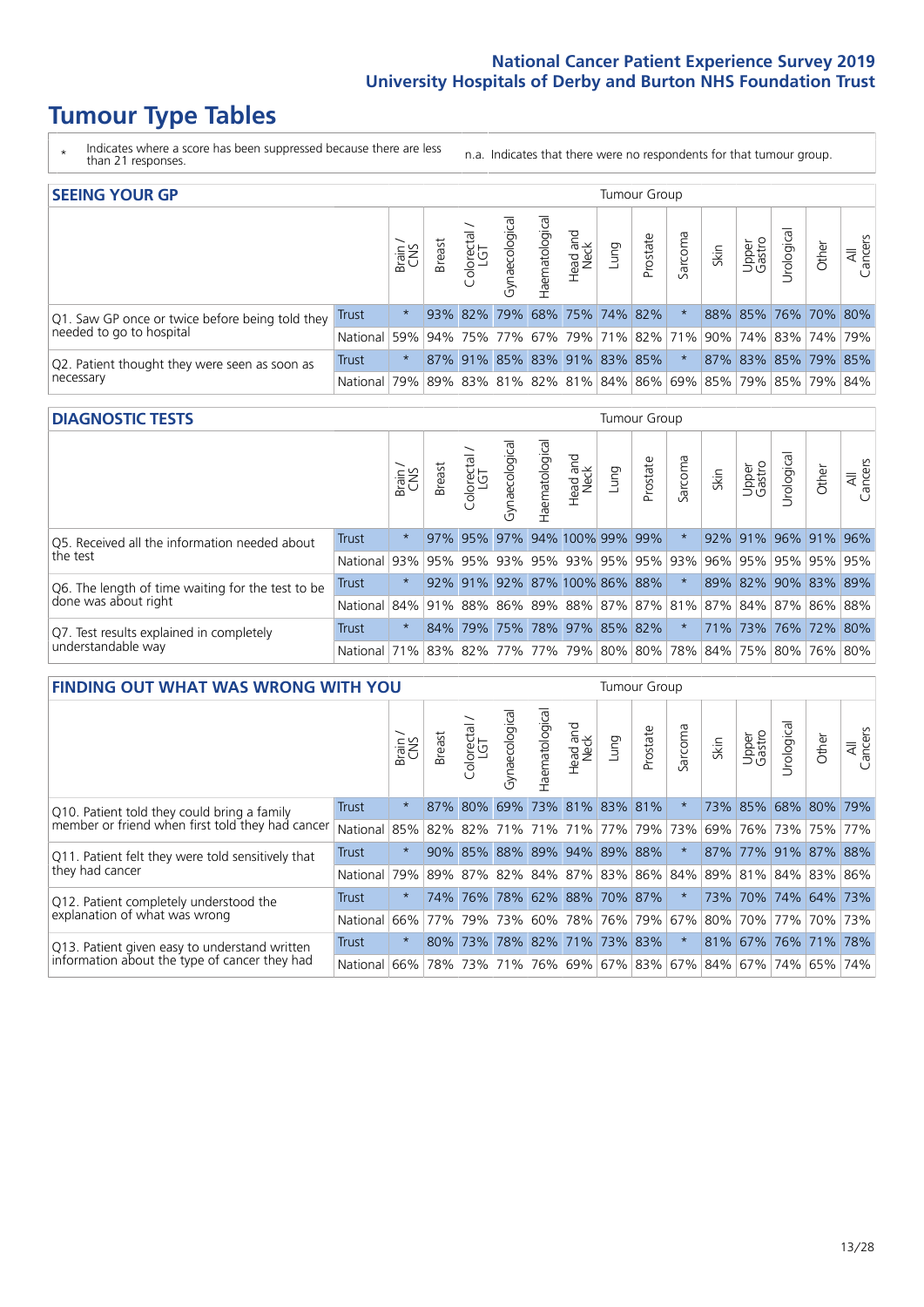# **Tumour Type Tables**

- \* Indicates where a score has been suppressed because there are less than 21 responses.
- n.a. Indicates that there were no respondents for that tumour group.

| <b>DECIDING THE BEST TREATMENT FOR YOU</b>         |              |         |               |                       |                |                |                        |                     | <b>Tumour Group</b> |                                             |      |                 |            |                 |                |
|----------------------------------------------------|--------------|---------|---------------|-----------------------|----------------|----------------|------------------------|---------------------|---------------------|---------------------------------------------|------|-----------------|------------|-----------------|----------------|
|                                                    |              | Brain   | <b>Breast</b> | olorectal<br>LGT<br>Ũ | Gynaecological | Haematological | ad and<br>Neck<br>Head | Lung                | Prostate            | arcoma<br>vĀ                                | Skin | Upper<br>Gastro | Jrological | Other           | All<br>Cancers |
| Q14. Patient felt that treatment options were      | <b>Trust</b> | $\star$ | 86%           | 88%                   | 84%            |                |                        | 82% 97% 84%         | 82%                 | $\star$                                     | 88%  | 79%             |            | 75% 81%         | 84%            |
| completely explained                               | National     | 85%     | 85%           | 85%                   |                |                |                        | 85% 82% 87% 84% 83% |                     | 83%                                         | 89%  |                 |            | 81% 83% 79% 83% |                |
| Q15. Patient felt possible side effects were       | Trust        | $\star$ | 72%           | 75%                   |                |                |                        | 76% 71% 91% 75% 74% |                     |                                             | 79%  | 68%             |            | 72% 76% 73%     |                |
| definitely explained in an understandable way      | National     | 69%     | 74%           | 76%                   |                | 75% 69%        | 73%                    |                     | 74% 73%             | 73%                                         | 77%  | 72%             | 71%        | 70% 73%         |                |
| Q16. Patient definitely given practical advice and | Trust        | $\star$ | 63%           | 71%                   |                |                |                        | 65% 69% 88% 73% 65% |                     |                                             | 59%  |                 |            | 57% 62% 61% 66% |                |
| support in dealing with side effects of treatment  | National     | 63%     | 70%           | 70%                   |                | 69% 65%        | 70%                    |                     | 69% 65%             | 66%                                         | 71%  |                 |            | 66% 63% 64% 67% |                |
| Q17. Patient definitely told about side effects    | Trust        | $\star$ | 54%           | 56%                   |                |                |                        | 54% 47% 84% 55% 70% |                     | $^\star$                                    | 65%  |                 |            | 49% 49% 58% 55% |                |
| that could affect them in the future               | National     | 62%     | 57%           | 59%                   |                |                |                        | 56% 51% 64% 56% 66% |                     | 54%                                         | 66%  |                 |            | 53% 56% 52%     | 57%            |
| Q18. Patient definitely involved as much as they   | Trust        | $\star$ |               | 82% 84%               |                |                |                        | 78% 78% 94% 85% 85% |                     | $\ast$                                      | 83%  |                 |            | 78% 76% 75% 81% |                |
| wanted in decisions about care and treatment       | National     |         |               |                       |                |                |                        |                     |                     | 79% 81% 83% 81% 80% 81% 81% 84% 81% 87% 79% |      |                 |            | 79% 78% 81%     |                |

#### **CLINICAL NURSE SPECIALIST (CNS)** Tumour Group

|                                             |              | Brain   | <b>Breast</b> | olorectal<br>LGT<br>Ü | aecologica<br>Š | $\overline{\sigma}$<br>O<br>Haematologi | Head and<br>Neck | Lung | Prostate | Sarcoma | Skin | Upper<br>Gastro | $\sigma$<br>rologica | Other                                                                       | All<br>ancers<br>Ü |
|---------------------------------------------|--------------|---------|---------------|-----------------------|-----------------|-----------------------------------------|------------------|------|----------|---------|------|-----------------|----------------------|-----------------------------------------------------------------------------|--------------------|
| Q19. Patient given the name of a CNS who    | Trust        | $\star$ |               | 94% 93%               | 95%             |                                         | 99% 88% 92% 86%  |      |          |         | 93%  | 96%             |                      | 71% 83% 92%                                                                 |                    |
| would support them through their treatment  | National     |         |               |                       |                 |                                         |                  |      |          |         |      |                 |                      | 95% 95% 92% 95% 92% 91% 94% 91% 91% 91% 92% 85% 89%                         | 92%                |
| Q20. Patient found it very or quite easy to | <b>Trust</b> | $\star$ |               |                       | 78% 87% 94%     |                                         | 92% 83% 90% 81%  |      |          | $\star$ |      |                 |                      | 96% 92% 83% 78% 86%                                                         |                    |
| contact their CNS                           | National     |         |               |                       |                 |                                         |                  |      |          |         |      |                 |                      | 86% 84% 88% 85% 87% 86% 86% 80% 86% 90% 85% 83% 83%                         | 85%                |
| Q21. Patient got understandable answers to  | Trust        | $\star$ |               |                       | 84% 88% 91%     |                                         | 91% 91% 88% 89%  |      |          | $\star$ |      | 96% 89%         |                      | 77% 78%                                                                     | 87%                |
| important questions all or most of the time | National     |         |               |                       |                 |                                         |                  |      |          |         |      |                 |                      | 82%   87%   89%   86%   89%   88%   86%   87%   87%   93%   86%   87%   86% | 87%                |

| <b>SUPPORT FOR PEOPLE WITH CANCER</b>                                                             |              |         |               |            |                |                |                         |         | <b>Tumour Group</b> |                          |         |                 |             |             |                |
|---------------------------------------------------------------------------------------------------|--------------|---------|---------------|------------|----------------|----------------|-------------------------|---------|---------------------|--------------------------|---------|-----------------|-------------|-------------|----------------|
|                                                                                                   |              | Brain   | <b>Breast</b> | Colorectal | Gynaecological | Haematological | ead and<br>Neck<br>Head | Lung    | Prostate            | arcoma<br>$\overline{2}$ | Skin    | Upper<br>Gastro | Jrological  | Other       | All<br>Cancers |
| Q22. Hospital staff gave information about<br>support or self-help groups for people with         | Trust        | $\star$ | 88%           | 86%        | 79%            | 89%            | 86%                     | 78%     | 99%                 | $\star$                  | 79%     | 89%             | 69%         | 75%         | 85%            |
| cancer                                                                                            | National     | 92%     | 92%           | 88%        | 87%            | 86%            | 88%                     | 87% 91% |                     | 86%                      | 90%     |                 | 88% 81%     | 83%         | 88%            |
| Q23. Hospital staff discussed or gave information<br>about the impact cancer could have on day to | <b>Trust</b> | $\star$ | 86%           | 83%        | 74%            | 92%            | $\star$                 | 79%     | 90%                 | $\star$                  | $\star$ | 84%             |             | 79% 71%     | 84%            |
| day activities                                                                                    | National     | 84%     |               | 86% 85%    | 82%            | 84%            | 84%                     | 83%     | 88%                 | 81%                      | 86%     | 83%             |             | 78% 79%     | 84%            |
| Q24. Hospital staff gave information on getting                                                   | Trust        | $\star$ | 64%           | 44%        | 53%            | 54%            | $\star$                 |         | 68% 44%             | $\ast$                   | $\star$ |                 |             | 73% 32% 49% | 55%            |
| financial help or possible benefits                                                               | National     | 78%     | 68%           | 61%        |                | 66% 61%        | 67%                     |         | 72% 55%             | 64%                      | 60%     | 64%             | 47%         | 59%         | 63%            |
| Q25. Hospital staff told patient they could get                                                   | Trust        | $\star$ | 70%           | 88%        | 84%            | 85%            | $\ast$                  |         | 78% 89%             | $^\star$                 |         |                 | 81% 76% 72% |             | 78%            |
| free prescriptions                                                                                | National     | 82%     |               | 81% 83%    | 79%            |                | 87% 84% 86% 80%         |         |                     | 78%                      | 71%     | 84%             |             | 73% 81% 82% |                |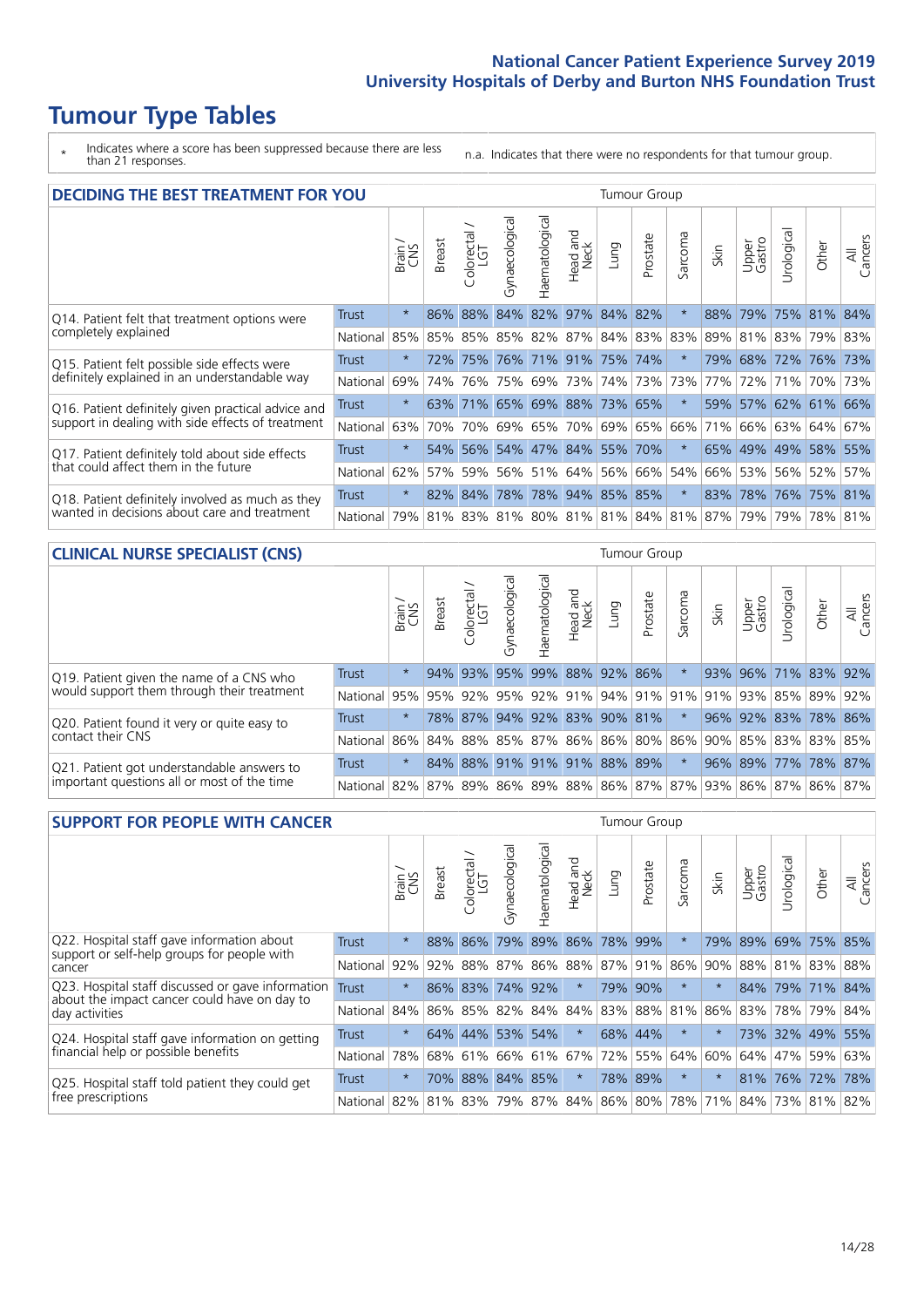# **Tumour Type Tables**

- \* Indicates where a score has been suppressed because there are less than 21 responses.
- n.a. Indicates that there were no respondents for that tumour group.

| <b>OPERATIONS</b><br>Tumour Group                                                           |              |              |               |                   |                       |                    |                  |         |          |         |         |                 |            |                                         |                |
|---------------------------------------------------------------------------------------------|--------------|--------------|---------------|-------------------|-----------------------|--------------------|------------------|---------|----------|---------|---------|-----------------|------------|-----------------------------------------|----------------|
|                                                                                             |              | Brain<br>CNS | <b>Breast</b> | Colorectal<br>LGT | त्त<br>Gynaecologic   | శ్ర<br>Haematologi | Head and<br>Neck | Lung    | Prostate | Sarcoma | Skin    | Upper<br>Gastro | Irological | Other                                   | All<br>Cancers |
| Q27. Beforehand, patient had all the information<br>needed about the operation              | Trust        | $\star$      |               |                   | 97% 96% 100% 93% 100% |                    |                  |         | 97%      |         | $\star$ | $\star$         |            | 98% 90% 96%                             |                |
|                                                                                             | National     |              |               |                   | 96% 97% 96% 96%       |                    |                  |         |          |         |         |                 |            | 94% 96% 95% 97% 95% 96% 96% 95% 95% 96% |                |
| Q28. Afterwards, staff completely explained how<br>operation had gone in understandable way | <b>Trust</b> | $\star$      |               |                   | 72% 80% 83% 79% 96%   |                    |                  | $\star$ | 91%      |         | $\star$ |                 |            | 78% 80% 79%                             |                |
|                                                                                             | National I   | 76%          |               | 79% 83%           |                       |                    |                  |         |          |         |         |                 |            | 79% 78% 79% 79% 78% 80% 82% 79% 76% 77% | 79%            |

#### **HOSPITAL CARE AS AN INPATIENT** Tumour Group

|                                                                                                   |              | Brain   | Breast  | Colorectal /<br>LGT | Gynaecological  | Haematological | Head and<br>Neck             | Lung        | Prostate | Sarcoma | Skin                                | Upper<br>Gastro | Urological | Other           | All<br>Cancers |
|---------------------------------------------------------------------------------------------------|--------------|---------|---------|---------------------|-----------------|----------------|------------------------------|-------------|----------|---------|-------------------------------------|-----------------|------------|-----------------|----------------|
| Q30. Hospital staff didn't talk in front of patient                                               | Trust        | $\star$ | $82\%$  | 84%                 | 95%             |                | 80% 81% 74%                  |             | 88%      | $\star$ | $\star$                             |                 |            | 79% 93% 81% 84% |                |
| as if patient wasn't there                                                                        | National     | 81%     | 86%     | 81%                 | 83%             | 84%            | 83%                          | 81%         | 88%      | 86%     | 86%                                 | 81%             | 83%        | 82%             | 84%            |
| Q31. Patient had confidence and trust in all                                                      | Trust        | $\star$ | 81% 85% |                     | 72%             |                | 74% 92% 74% 82%              |             |          | $\star$ | $\star$                             |                 |            | 59% 89% 77% 80% |                |
| doctors treating them                                                                             | National     | 82%     |         |                     |                 |                | 83% 85% 83% 82% 87% 83%      |             | 89%      | 86%     | 85%                                 |                 | 81% 85%    | 80% 84%         |                |
| Q32. Patient's family or someone close definitely                                                 | <b>Trust</b> | $\star$ |         | 64% 73%             |                 |                | 63% 69% 83% 66%              |             | 69%      | $\star$ | $\star$                             |                 |            | 62% 69% 68% 68% |                |
| felt able to talk to a doctor                                                                     | National     | 67%     | 72%     | 73%                 | 72%             | 74%            |                              | 75% 74%     | 72%      | 71%     | 74%                                 |                 | 73% 71%    | 69%             | 72%            |
| Q33. Patient had confidence and trust in all the<br>ward nurses treating them                     | Trust        | $\star$ |         |                     |                 |                | 78% 77% 71% 71% 81% 63% 80%  |             |          | $\star$ | $\star$                             |                 |            | 70% 84% 78% 76% |                |
|                                                                                                   | National     | 72%     | 73%     | 72%                 |                 |                | 71% 77% 75% 77%              |             | 79%      | 74%     | 75%                                 |                 | 73% 77%    | 69%             | 74%            |
| Q34. Patient thought there were always or nearly<br>always enough nurses on duty to care for them | <b>Trust</b> | $\star$ | 68%     | 69%                 | 59%             |                | 60% 84% 66%                  |             | 76%      | $\star$ | $\star$                             | 61%             | 74%        | 53%             | 67%            |
|                                                                                                   | National     | 68%     | 64%     | 62%                 | 63%             | 63%            | 65%                          | 68%         | 72%      | 65%     | 70%                                 | 65%             | 66%        | 60%             | 64%            |
| Q35. All hospital staff asked patient what name                                                   | Trust        | $\star$ |         |                     |                 |                | 68% 85% 61% 73% 81% 86% 88%  |             |          | $\star$ | $\star$                             |                 |            | 82% 92% 78% 78% |                |
| they prefer to be called by                                                                       | National     | 68%     | 62%     | 74% 65%             |                 | 72%            |                              | 71% 76% 72% |          | 74%     | 70%                                 | 78%             | 76%        | 69%             | 71%            |
| Q36. Patient always given enough privacy when                                                     | Trust        | $\star$ |         |                     |                 |                | 87% 91% 81% 83% 92% 86% 100% |             |          | $\star$ | $\star$                             | 94%             |            | 90% 84% 88%     |                |
| discussing condition or treatment                                                                 | National     | 78%     |         |                     |                 |                | 84% 85% 81% 86% 87% 84%      |             | 88%      | 84%     | 84%                                 |                 | 84% 85%    | 82%             | 85%            |
| Q37. Patient definitely found hospital staff to                                                   | <b>Trust</b> | $\star$ |         |                     | 51% 61% 47% 43% |                | $\star$                      | 37%         | 63%      | $\star$ | $\star$                             |                 |            | 46% 52% 41%     | 51%            |
| discuss worries or fears during their inpatient visit                                             | National     | 45%     |         |                     |                 |                | 51% 55% 51% 56% 52% 49% 53%  |             |          |         | 54% 51%                             |                 |            | 53% 49% 46% 52% |                |
| Q38. Hospital staff definitely did everything they                                                | <b>Trust</b> | $\star$ |         |                     |                 |                | 88% 92% 80% 85% 100% 80% 91% |             |          | $\star$ | $\star$                             |                 |            | 90% 88% 74% 87% |                |
| could to help control pain                                                                        | National     | 85%     | 83%     | 84%                 | 82%             | 82%            |                              | 80% 84%     | 85%      | 83%     | 85%                                 | 82%             | 81%        | 82%             | 83%            |
| Q39. Patient always felt they were treated with                                                   | <b>Trust</b> | $\star$ | 93%     | 88%                 |                 |                | 80% 84% 96% 86% 92%          |             |          | $\star$ | $\star$                             | 85%             |            | 92% 89% 89%     |                |
| respect and dignity while in hospital                                                             | National     | 85%     |         |                     |                 |                | 87% 87% 85% 89% 87% 88% 91%  |             |          | 89%     | 89%                                 |                 |            | 88% 90% 86% 88% |                |
| Q40. Patient given clear written information<br>about what should or should not do after leaving  | Trust        | $\star$ | 93%     |                     |                 |                | 83% 84% 80% 100% 73%         |             | 92%      | $\star$ | $\star$                             |                 |            | 90% 95% 85% 87% |                |
| hospital                                                                                          | National     | 80%     | 89%     |                     |                 |                | 86% 86% 83% 87% 82%          |             | 91%      | 85%     | 90%                                 |                 | 82% 87%    | 83%             | 86%            |
| Q41. Hospital staff told patient who to contact<br>if worried about condition or treatment after  | Trust        | $\star$ |         |                     |                 |                | 96% 95% 91% 93% 100% 94% 98% |             |          | $\star$ | $\star$                             |                 |            | 91% 97% 95% 95% |                |
| leaving hospital                                                                                  | National     | 94%     |         |                     |                 |                |                              |             |          |         | 95% 95% 93% 96% 93% 92% 96% 94% 95% |                 |            | 92% 92% 93% 94% |                |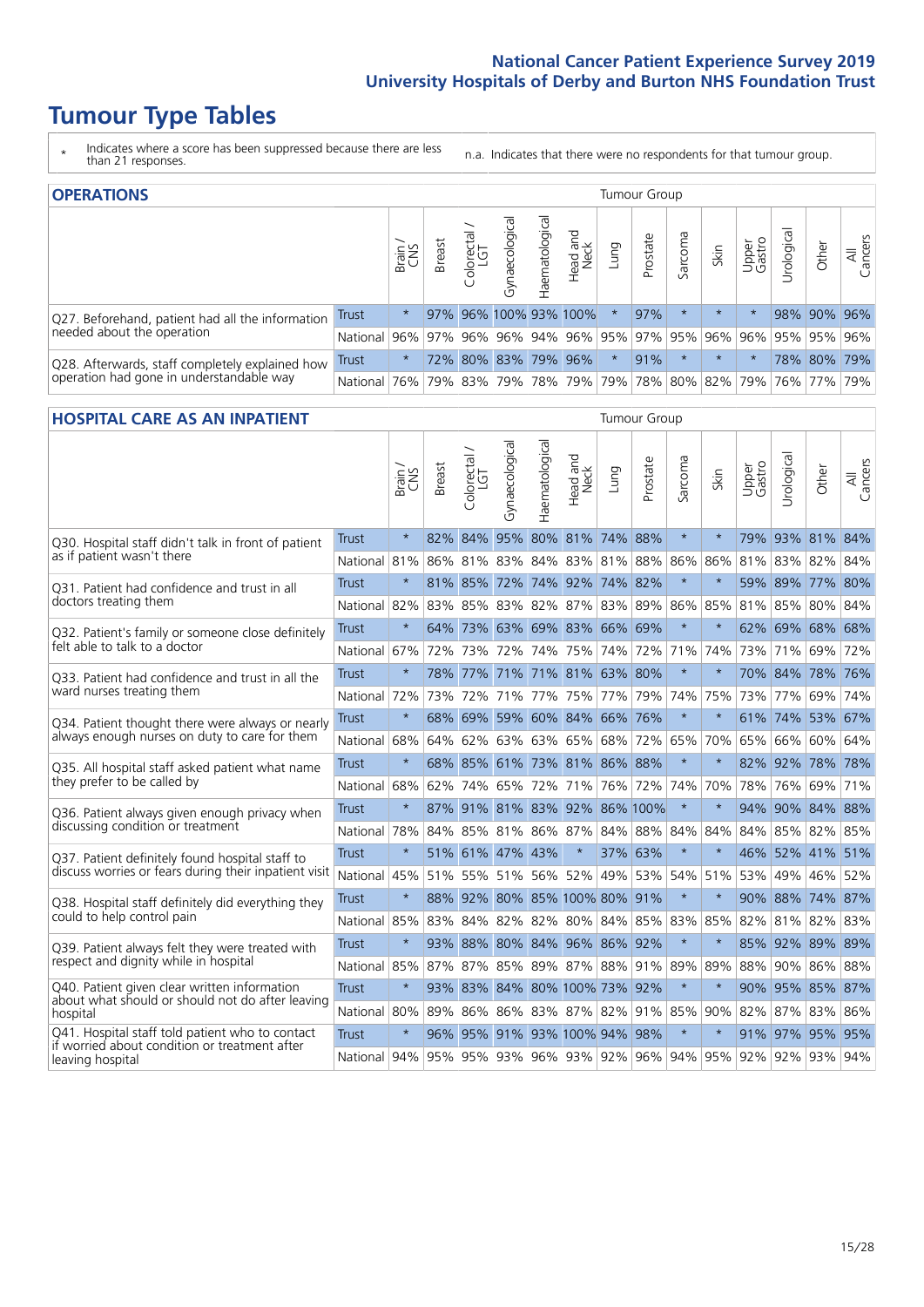# **Tumour Type Tables**

- \* Indicates where a score has been suppressed because there are less than 21 responses.
- n.a. Indicates that there were no respondents for that tumour group.

| <b>HOSPITAL CARE AS A DAY PATIENT / OUTPATIENT</b>                                                                    |              |         |               |                              |                |                |                         |         |          |          | <b>Tumour Group</b> |                 |            |             |                |  |  |  |  |  |
|-----------------------------------------------------------------------------------------------------------------------|--------------|---------|---------------|------------------------------|----------------|----------------|-------------------------|---------|----------|----------|---------------------|-----------------|------------|-------------|----------------|--|--|--|--|--|
|                                                                                                                       |              | Brain   | <b>Breast</b> | olorectal /<br>LGT<br>$\cup$ | Gynaecological | Haematological | ead and<br>Neck<br>Head | Lung    | Prostate | Sarcoma  | Skin                | Upper<br>Gastro | Urological | Other       | All<br>Cancers |  |  |  |  |  |
| Q43. Patient definitely found hospital staff to                                                                       | <b>Trust</b> | $\star$ | 62%           | 72%                          | 68%            | 75%            | 89%                     | 68%     | 75%      | $\star$  | 68%                 | 68%             | 58%        | 60%         | 68%            |  |  |  |  |  |
| discuss worries or fears during their outpatient or<br>day case visit                                                 | National     | 66%     | 68%           | 73%                          | 70%            | 73%            | 72%                     | 70%     | 74%      | 72%      | 72%                 | 71%             | 67%        | 68%         | 71%            |  |  |  |  |  |
| Q44. Cancer doctor had the right documents at<br>patient's last outpatient appointment                                | Trust        | $\star$ | 97%           | 98%                          | 94%            | 97%            | 97%                     | 93%     | 96%      | $\star$  | 96%                 | 95%             | 97%        | 93%         | 96%            |  |  |  |  |  |
|                                                                                                                       | National     | 94%     | 96%           | 96%                          | 96%            | 97%            |                         | 96% 96% | 96%      | 96%      | 96%                 |                 | 94% 96%    | 95%         | 96%            |  |  |  |  |  |
| Q46. Beforehand patient completely had                                                                                | Trust        | $\star$ |               | 91% 91%                      | $\star$        | $\star$        | $\star$                 | $\star$ | $\star$  | $\star$  | $\star$             | $\star$         | $\star$    | 87% 91%     |                |  |  |  |  |  |
| all information needed about radiotherapy<br>treatment                                                                | National     | 91%     | 88%           | 83%                          | 88%            | 84%            | 86%                     | 86%     | 88%      | 88%      | 84%                 | 86%             | 83%        | 84%         | 86%            |  |  |  |  |  |
| Q47. Patient completely given understandable<br>information about whether radiotherapy was                            | Trust        | $\star$ | 57%           | 54%                          | $\star$        |                | $\star$                 | $\star$ | $\star$  | $\star$  |                     |                 | $\star$    | 67%         | 60%            |  |  |  |  |  |
| working                                                                                                               | National     | 56%     | 60%           | 57%                          | 61%            | 62%            | 63%                     | 59%     | 60%      | 67%      | 57%                 | 52%             | 59%        | 59%         | 60%            |  |  |  |  |  |
| Q49. Beforehand patient completely had all                                                                            | Trust        | $\star$ | 81%           | 78%                          | 88%            | 86%            | $\star$                 | 83%     | 93%      | $^\star$ |                     | 93%             | 84%        | 89%         | 85%            |  |  |  |  |  |
| information needed about chemotherapy<br>treatment                                                                    | National     | 80%     | 82%           | 86%                          | 87% 85%        |                | 79%                     |         | 84% 86%  | 86%      | 90%                 |                 |            | 84% 85% 85% | 84%            |  |  |  |  |  |
| Q50. Patient given enough information about<br>whether chemotherapy was working in a<br>completely understandable way | <b>Trust</b> | $\star$ | 61%           | 63%                          | 59%            | 81%            | $\star$                 |         | 71% 61%  | $\star$  | $\star$             | 59%             | 58%        | 70%         | 68%            |  |  |  |  |  |
|                                                                                                                       | National     | 54%     | 62%           | 64%                          | 68%            | 75%            | 57%                     | 67%     | 66%      | 71%      | 79%                 | 61%             | 68%        | 69%         | 68%            |  |  |  |  |  |
|                                                                                                                       |              |         |               |                              |                |                |                         |         |          |          |                     |                 |            |             |                |  |  |  |  |  |

#### **HOME CARE AND SUPPORT** Tumour Group

|              | Brain   | <b>Breast</b> | Colorectal<br>LGT          | त्त<br>Gynaecologic                         | Haematological        | Head and<br>Neck | Dung | Prostate | Sarcoma                                                     | Skin    | Upper<br>Gastro | Urological                                                              | Other   | All<br>Cancers                                                              |
|--------------|---------|---------------|----------------------------|---------------------------------------------|-----------------------|------------------|------|----------|-------------------------------------------------------------|---------|-----------------|-------------------------------------------------------------------------|---------|-----------------------------------------------------------------------------|
| <b>Trust</b> | $\star$ | 49%           | 68%                        |                                             |                       |                  |      |          |                                                             |         |                 |                                                                         |         | 58%                                                                         |
| National     |         |               |                            |                                             |                       |                  |      |          |                                                             |         |                 |                                                                         |         |                                                                             |
| Trust        | $\star$ |               |                            |                                             |                       | $\star$          |      |          |                                                             |         |                 |                                                                         |         |                                                                             |
| National     |         |               |                            |                                             |                       |                  |      |          |                                                             |         |                 |                                                                         |         | 52%                                                                         |
| Trust        | n.a.    |               |                            | $\star$                                     | 43%                   | $\star$          |      |          | $\star$                                                     | $\star$ | $\star$         | $\star$                                                                 | 33% 45% |                                                                             |
|              |         |               |                            |                                             |                       |                  |      |          |                                                             |         |                 |                                                                         |         | 45%                                                                         |
|              |         |               | 58%<br>42%<br>National 39% | 46% 69%<br>52%<br>60%<br>34% 68%<br>41% 53% | 38%<br>58% 63%<br>39% | 30% 58%          |      |          | 60% 88% 53% 70%<br>41% 57%<br>36% 62%<br>$ 43\% 56\% 40\% $ | 46%     | 48% 59%         | 57% 62% 67% 59% 61% 62% 65%<br> 45%   51%   59%   50%   48%   53%   57% | 47% 44% | 64% 67% 61% 57%<br>60% 59% 55% 60%<br>61% 38% 52% 52%<br>54% 48% 51%<br>44% |

| <b>CARE FROM YOUR GENERAL PRACTICE</b>                                                                     |                      |         |               |                        |               |                     |                  | Tumour Group |                             |         |      |                 |                                                                 |       |                |  |  |
|------------------------------------------------------------------------------------------------------------|----------------------|---------|---------------|------------------------|---------------|---------------------|------------------|--------------|-----------------------------|---------|------|-----------------|-----------------------------------------------------------------|-------|----------------|--|--|
|                                                                                                            |                      | Brain,  | <b>Breast</b> | ー<br>Colorectal<br>LGT | Gynaecologica | ಸ<br>Haematologic   | Head and<br>Neck | Lung         | Prostate                    | Sarcoma | Skin | Upper<br>Gastro | ъ<br>Jrologica                                                  | Other | All<br>Cancers |  |  |
| Q54. GP given enough information about<br>patient's condition and treatment                                | Trust                | $\star$ |               | 98% 92%                |               | 98% 98% 97% 99% 97% |                  |              |                             |         |      |                 | 96% 85% 96% 93% 96%                                             |       |                |  |  |
|                                                                                                            | National 91%         |         |               | 96% 95%                |               |                     |                  |              | 95% 96% 94% 94% 96% 94% 96% |         |      |                 | 93% 95% 94% 95%                                                 |       |                |  |  |
| Q55. General practice staff definitely did<br>everything they could to support patient during<br>treatment | <b>Trust</b>         | $\star$ |               | 62% 59%                |               | 60% 58% 69% 46% 68% |                  |              |                             |         |      |                 | 66% 51% 50% 59%                                                 |       |                |  |  |
|                                                                                                            | National 55% 58% 59% |         |               |                        |               |                     |                  |              |                             |         |      |                 | 56%   56%   59%   56%   64%   56%   65%   59%   59%   55%   58% |       |                |  |  |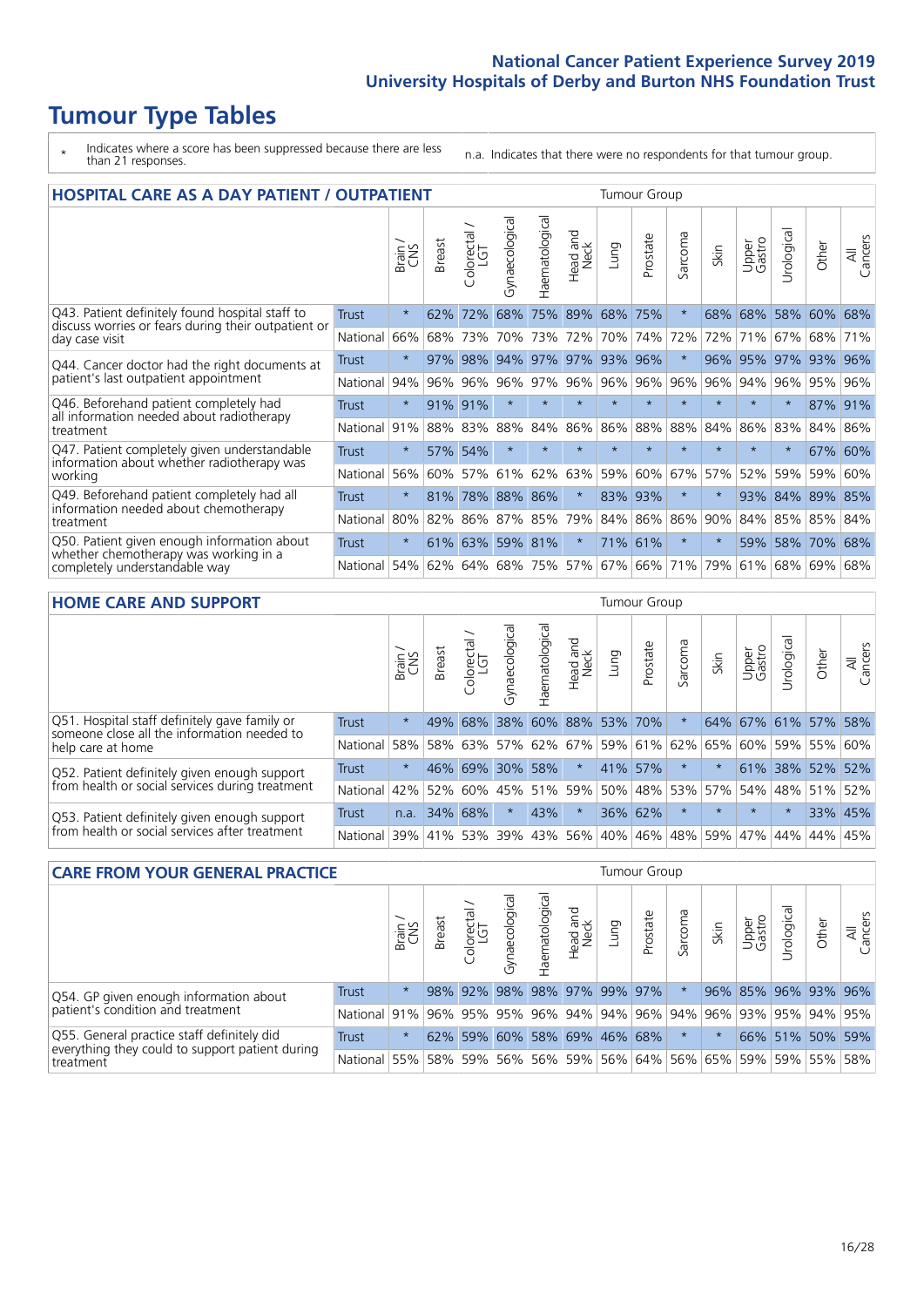### **Tumour Type Tables**

- \* Indicates where a score has been suppressed because there are less than 21 responses.
- n.a. Indicates that there were no respondents for that tumour group.

| <b>YOUR OVERALL NHS CARE</b>                      |                                                  |                                                          |                 |                          |                |                         |                           |                                          | <b>Tumour Group</b>                                               |         |                 |                                 |            |                                                                                                               |  |  |  |  |
|---------------------------------------------------|--------------------------------------------------|----------------------------------------------------------|-----------------|--------------------------|----------------|-------------------------|---------------------------|------------------------------------------|-------------------------------------------------------------------|---------|-----------------|---------------------------------|------------|---------------------------------------------------------------------------------------------------------------|--|--|--|--|
|                                                   | Brain/<br>CNS                                    | Breast                                                   | ╮<br>Colorectal | Gynaecological           | Haematological | aad and<br>Neck<br>Head | Lung                      | Prostate                                 | Sarcoma                                                           | Skin    | Upper<br>Gastro | Urologica                       | Other      | All<br>Cancers                                                                                                |  |  |  |  |
| <b>Trust</b>                                      | $\star$                                          | 72%                                                      | 78%             | 70%                      |                | 88%                     | 76%                       | 76%                                      | $^\star$                                                          | 70%     |                 | 69%                             | 62%        | 73%                                                                                                           |  |  |  |  |
|                                                   | 60%                                              | 73%                                                      | 73%             | 69%                      | 75%            | 73%                     |                           | 75%                                      | 70%                                                               |         | 69%             | 74%                             | 68%        | 73%                                                                                                           |  |  |  |  |
| Trust                                             | $\star$                                          |                                                          | 43%             | 30%                      |                |                         |                           |                                          |                                                                   |         |                 |                                 |            | 141%                                                                                                          |  |  |  |  |
| National                                          | 36%                                              |                                                          | 40%             | 34%                      |                |                         |                           | 40%                                      | 34%                                                               |         |                 |                                 |            | 38%                                                                                                           |  |  |  |  |
| Trust                                             | $^\star$                                         |                                                          |                 |                          |                |                         |                           |                                          |                                                                   |         |                 |                                 |            |                                                                                                               |  |  |  |  |
|                                                   | 85%                                              |                                                          |                 |                          |                |                         |                           |                                          | 88%                                                               |         |                 |                                 |            |                                                                                                               |  |  |  |  |
| <b>Trust</b>                                      | $^\star$                                         | 67%                                                      |                 |                          |                |                         |                           |                                          |                                                                   |         |                 |                                 |            |                                                                                                               |  |  |  |  |
|                                                   | 58%                                              | 68%                                                      | 73%             |                          |                |                         | 71%                       | 76%                                      | 68%                                                               |         | 66%             |                                 | 64%        | 69%                                                                                                           |  |  |  |  |
| Trust                                             | $\star$                                          | 29%                                                      | 18%             | 14%                      | 21%            | 9%                      | 11%                       | 34%                                      |                                                                   | 16%     | 26%             | 18%                             | 15%        | 22%                                                                                                           |  |  |  |  |
|                                                   | 42%                                              | 30%                                                      | 32%             | 31%                      |                | 21%                     |                           | 31%                                      | 36%                                                               |         |                 |                                 | 32%        | 30%                                                                                                           |  |  |  |  |
| <b>Trust</b>                                      | $\star$                                          | 8.9                                                      | 9.0             | 8.7                      | 8.9            | 9.4                     | 8.7                       | 8.9                                      | $^\star$                                                          | 8.7     | 8.1             | 8.8                             | 8.4        | 8.8                                                                                                           |  |  |  |  |
|                                                   | 8.6                                              | 8.9                                                      | 8.8             | 8.7                      | 8.9            | 8.8                     | 8.8                       | 8.8                                      | 8.8                                                               | 8.9     | 8.7             | 8.7                             | 8.7        | 8.8                                                                                                           |  |  |  |  |
| Q61. Patient's average rating of care scored from | Q58. Overall the administration of care was good | National<br>National<br>National<br>National<br>National |                 | 48%<br>41%<br>91%<br>90% | 90%            | 88% 87%<br>66%<br>33%   | 73%<br>39% 41%<br>66% 71% | 36% 39%<br>$91\%$ 90%<br>74% 63% 66% 88% | 73%<br>34% 46%<br>$36\%$<br>89% 92% 97% 87% 86%<br>60% 82%<br>34% | 90% 88% |                 | 79%<br>62%<br>44%<br>73%<br>20% | 74%<br>36% | 57% 24% 31%<br>36% 33% 31%<br>97% 76% 92% 84% 90%<br>90% 86% 85% 87% 89%<br>72% 61% 72% 61% 68%<br>75%<br>21% |  |  |  |  |

₹ Cancers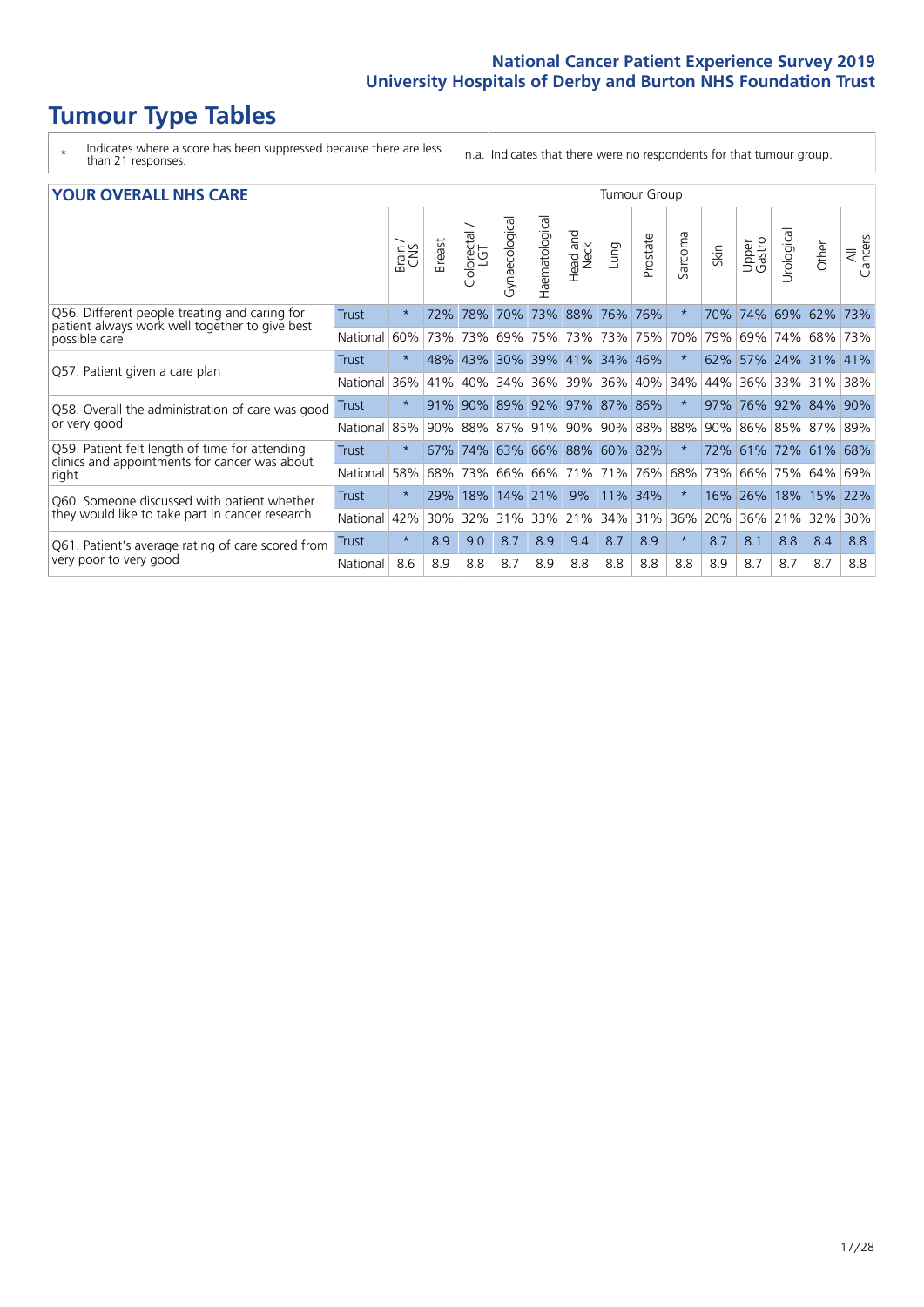### **Year on Year Charts**





#### **DIAGNOSTIC TESTS**





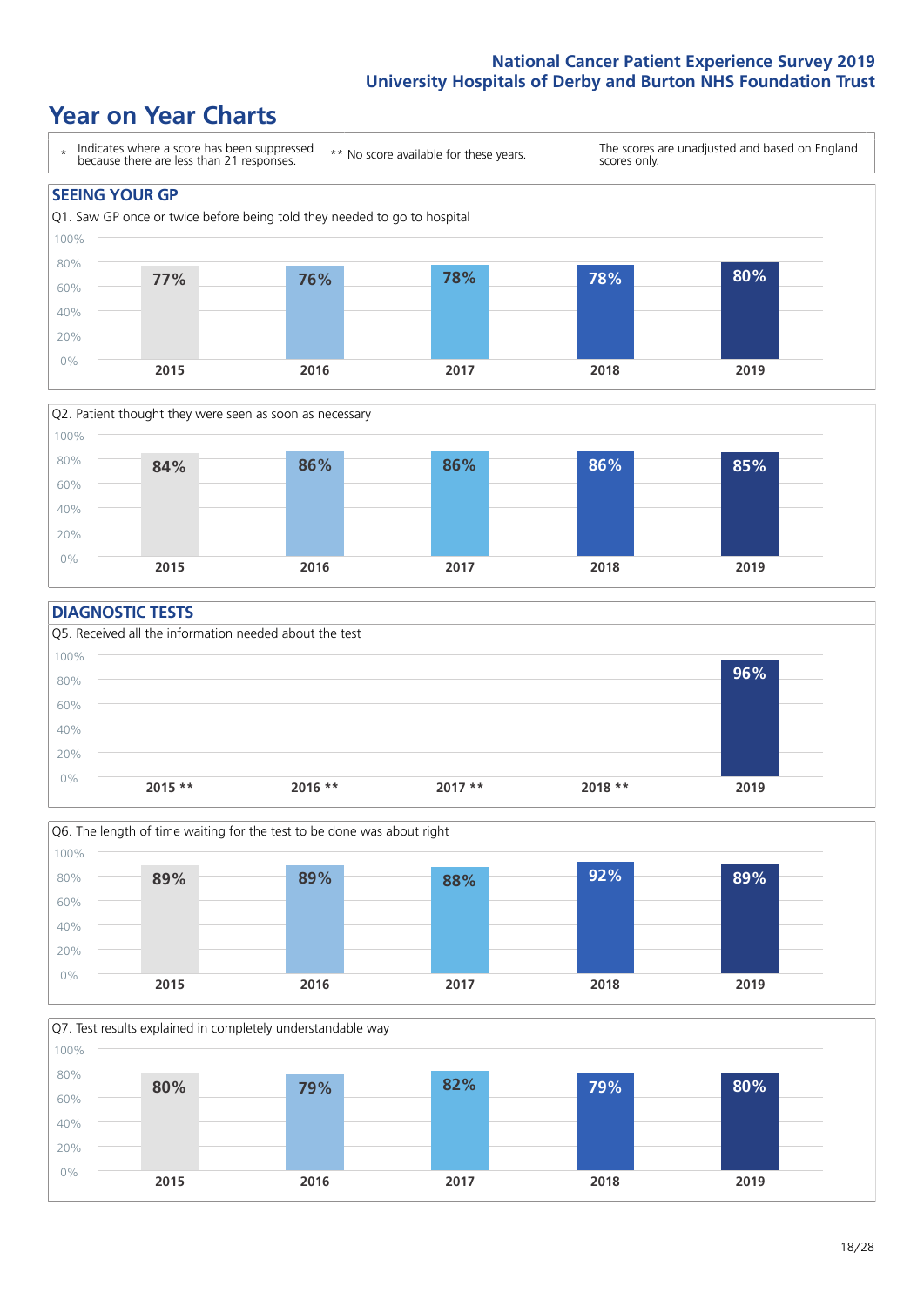### **Year on Year Charts**









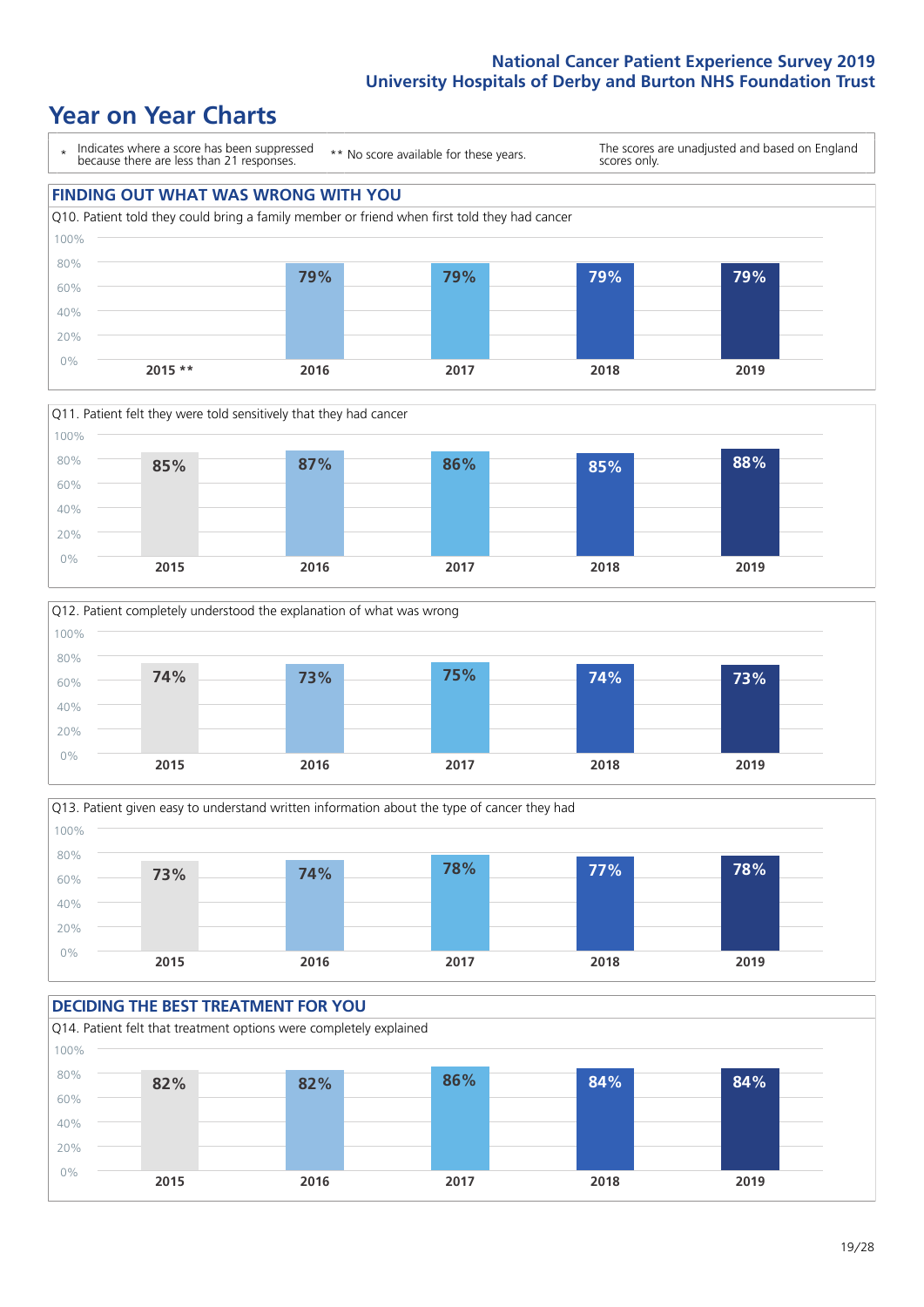### **Year on Year Charts**







Q18. Patient definitely involved as much as they wanted in decisions about care and treatment  $0%$ 20% 40% 60% 80% 100% **2015 \*\* 2016 \*\* 2017 \*\* 2018 \*\* 2019 81%**

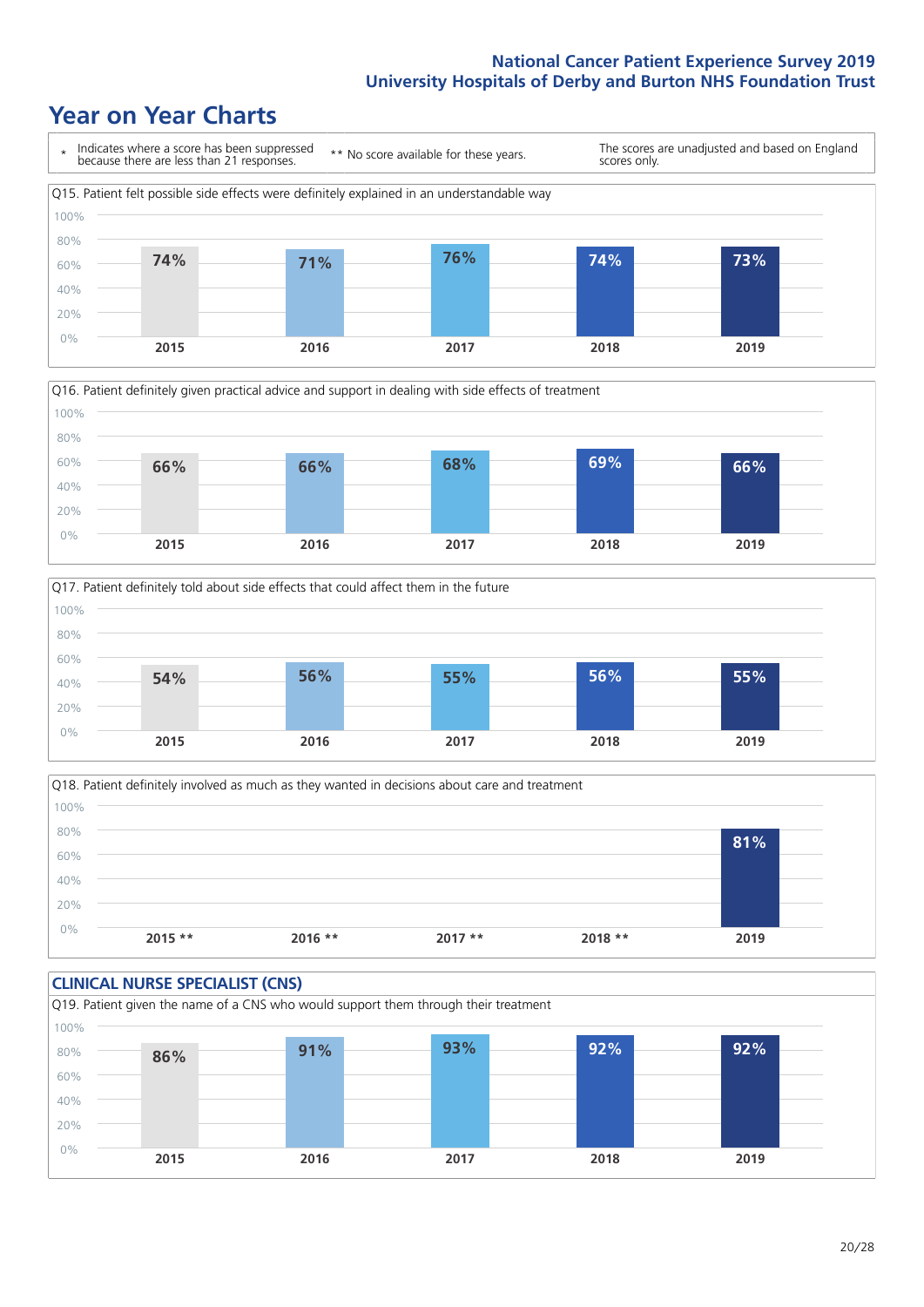### **Year on Year Charts**









Q24. Hospital staff gave information on getting financial help or possible benefits 0% 20% 40% 60% 80% 100% **2015 2016 2017 2018 2019 51% 55% 56% 57% 55%**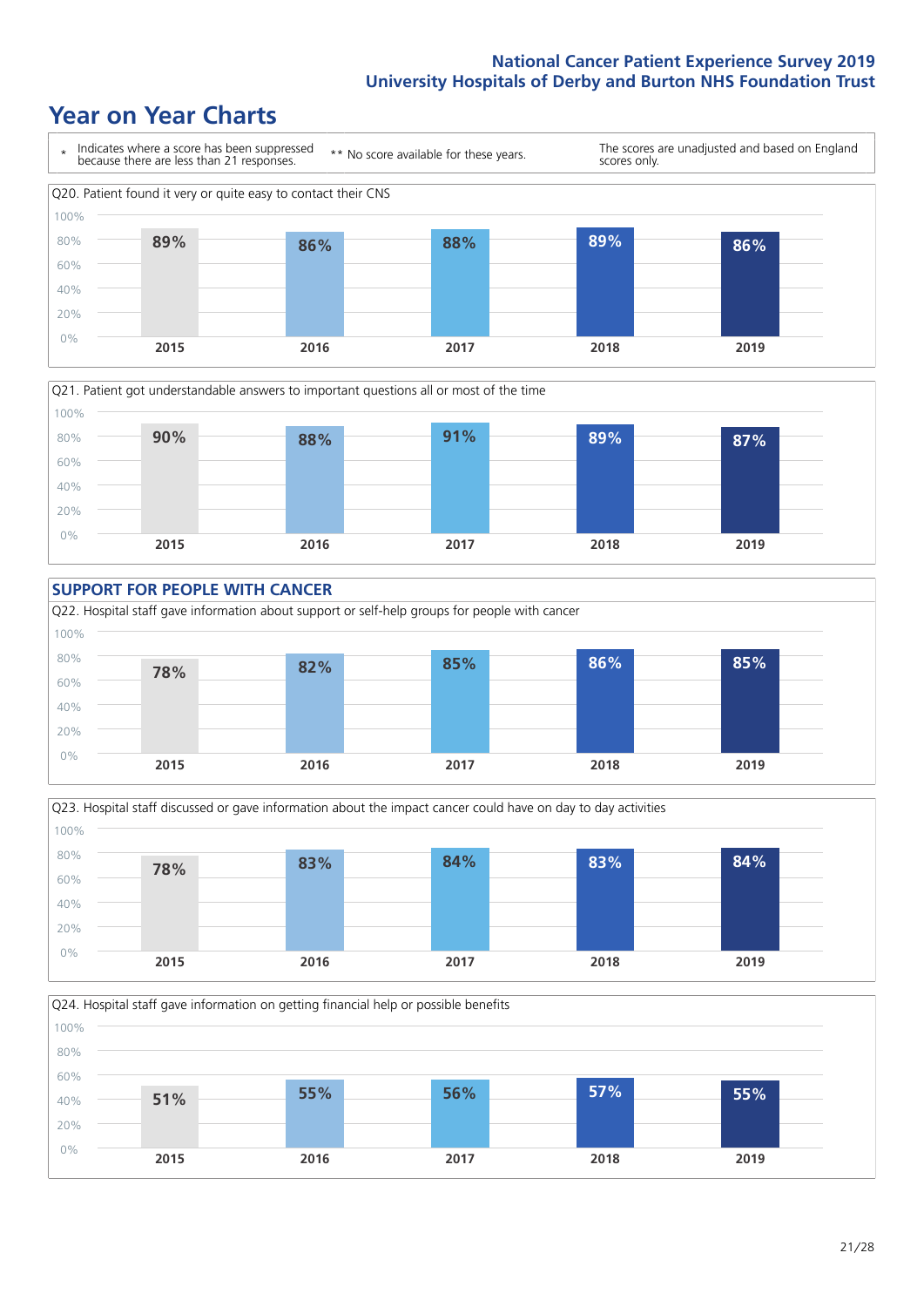### **Year on Year Charts**



#### **OPERATIONS**





### **HOSPITAL CARE AS AN INPATIENT** Q30. Hospital staff didn't talk in front of patient as if patient wasn't there 0% 20% 40% 60% 80% 100% **2015 \*\* 2016 \*\* 2017 \*\* 2018 \*\* 2019 84%**

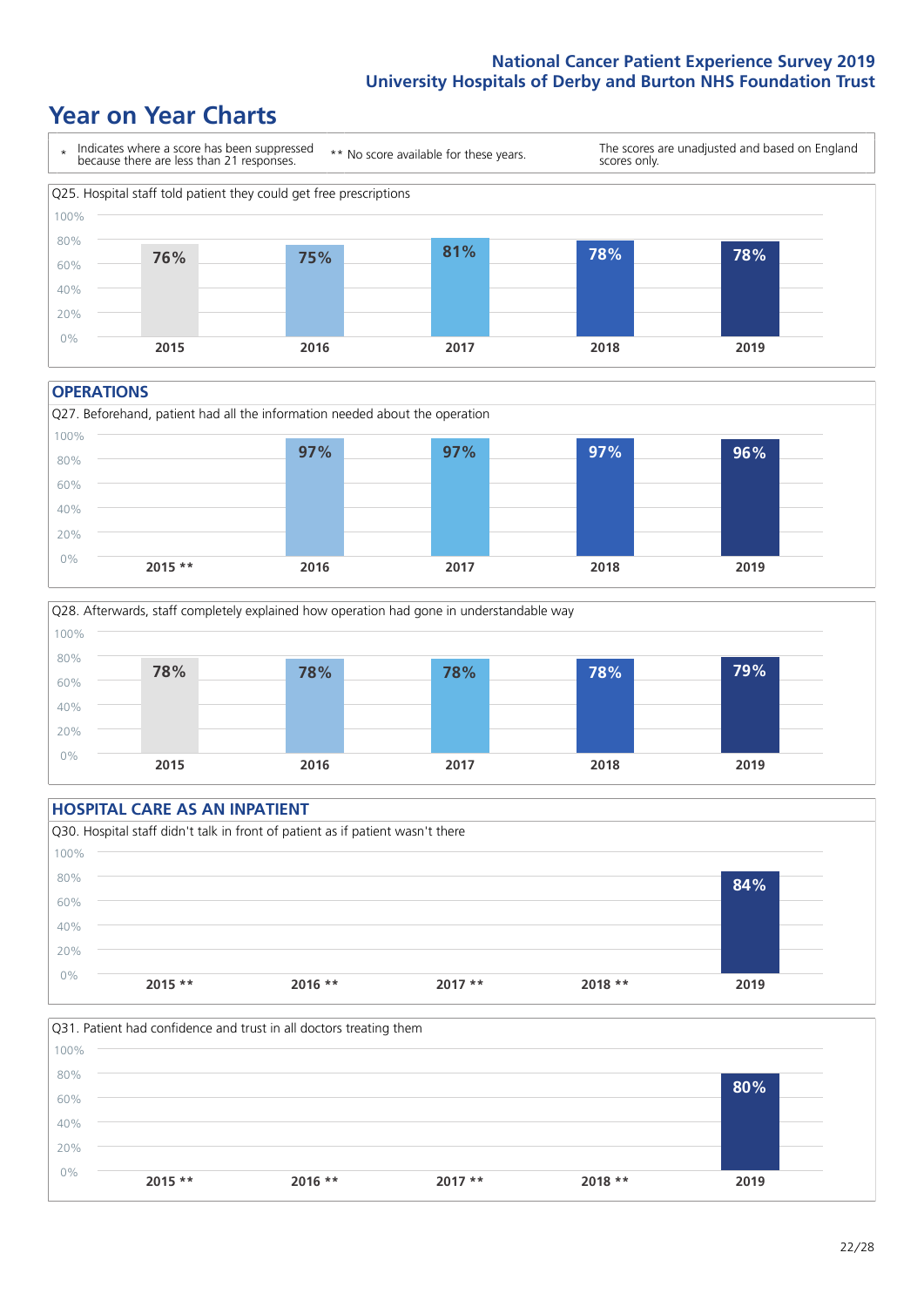### **Year on Year Charts**









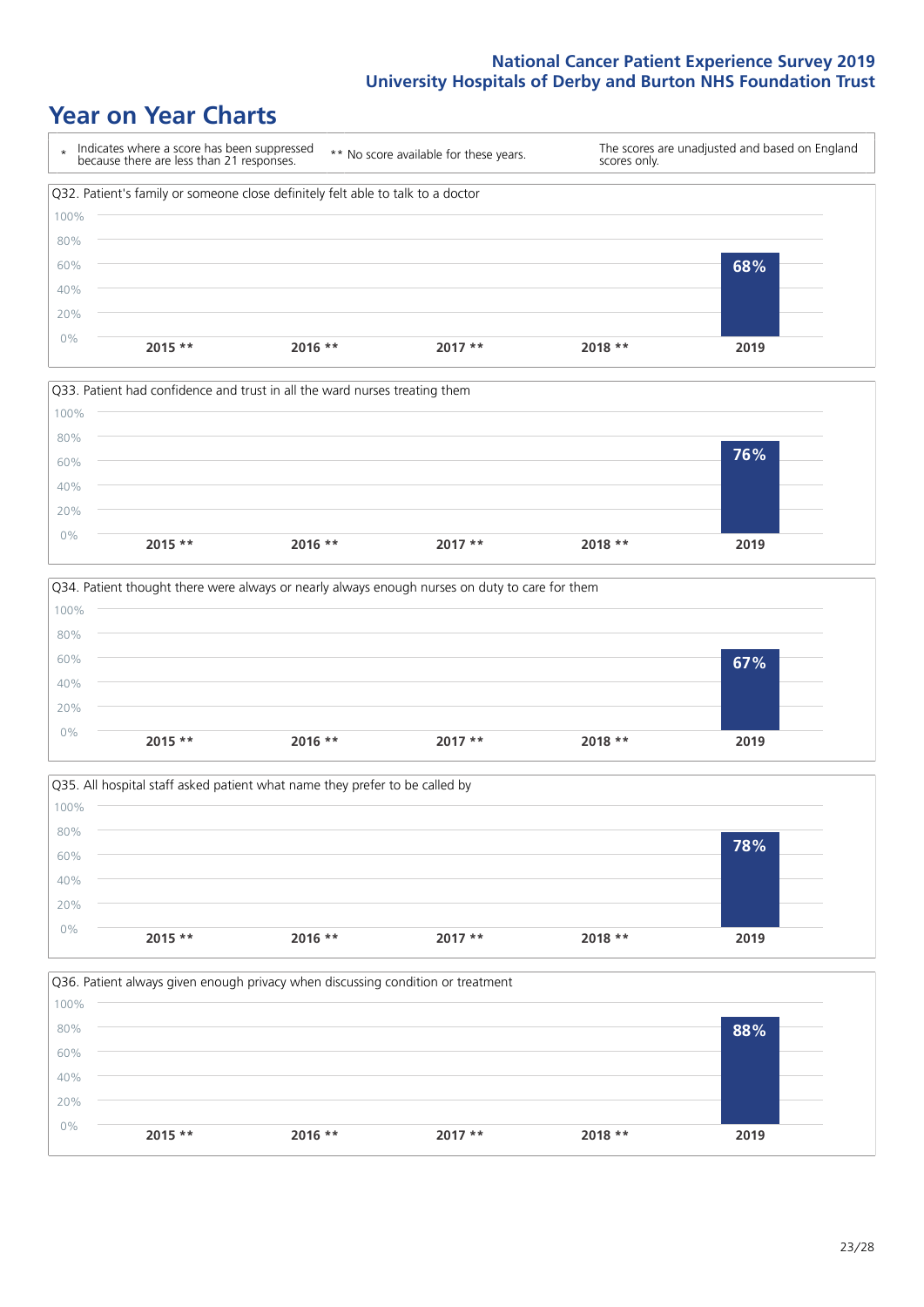### **Year on Year Charts**









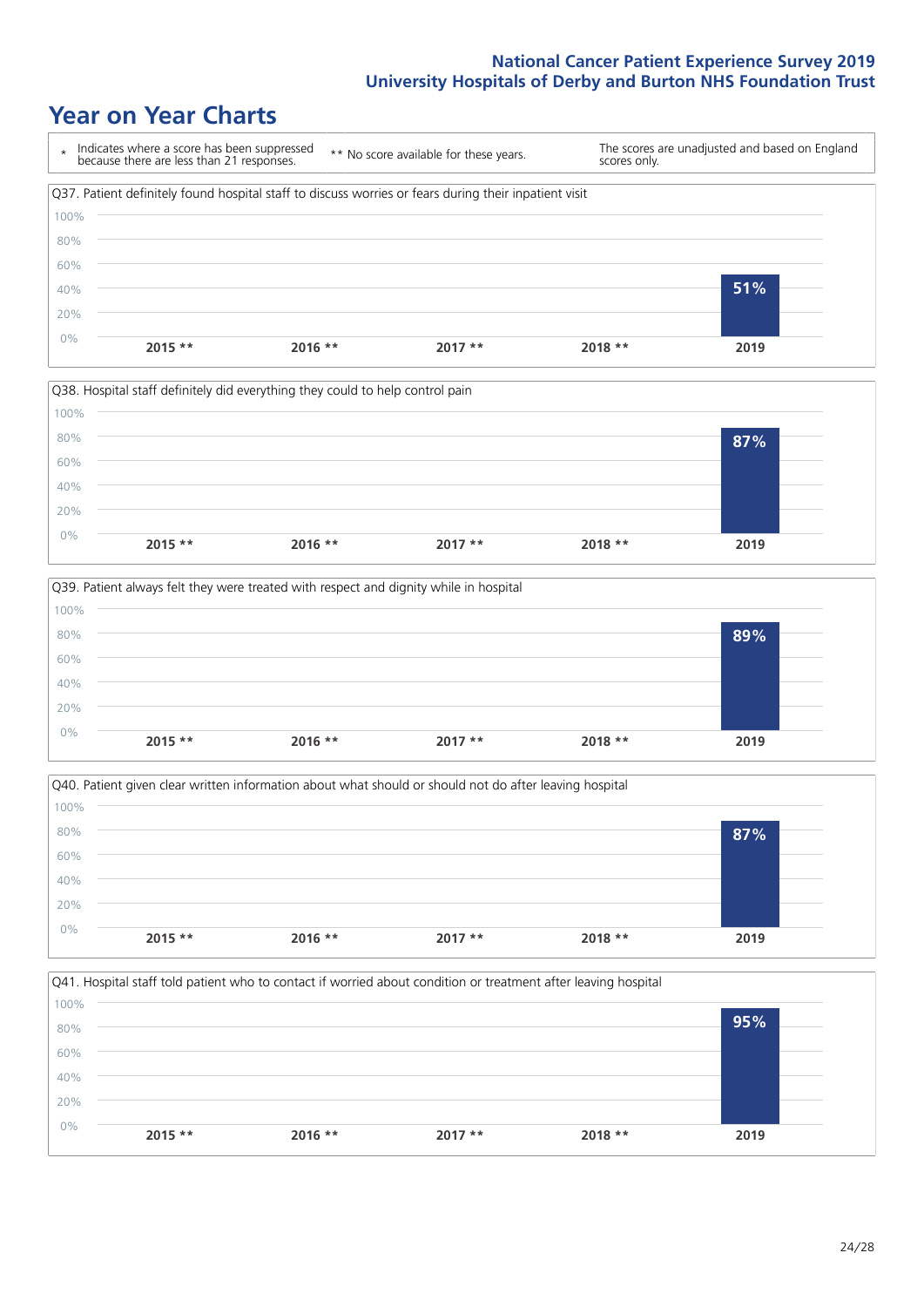### **Year on Year Charts**

\* Indicates where a score has been suppressed because there are less than 21 responses.

\*\* No score available for these years.

The scores are unadjusted and based on England scores only.









Q49. Beforehand patient completely had all information needed about chemotherapy treatment 0% 20% 40% 60% 80% 100% **2015 2016 2017 2018 2019 87% 84% 86% 84% 85%**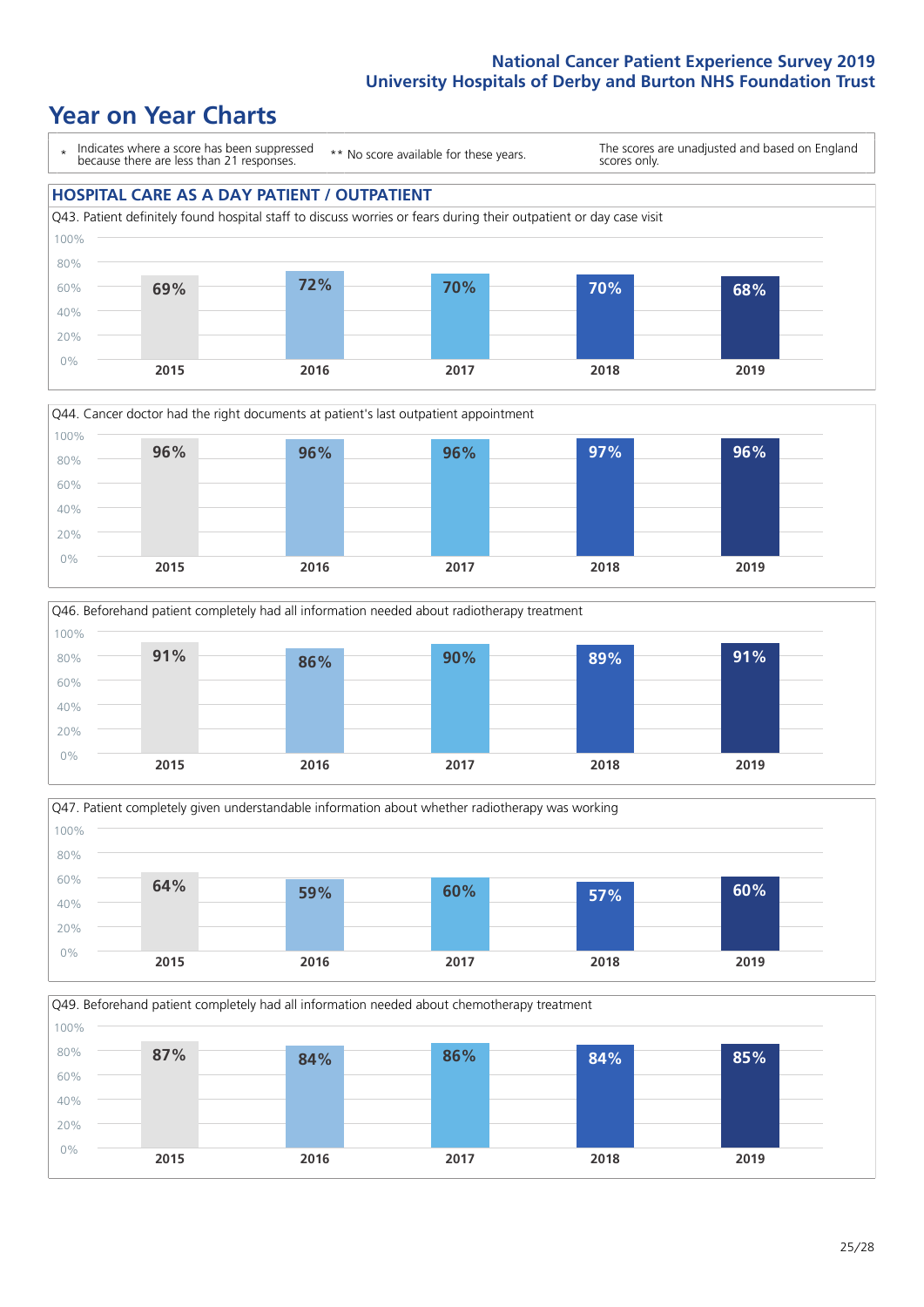### **Year on Year Charts**



#### **HOME CARE AND SUPPORT**







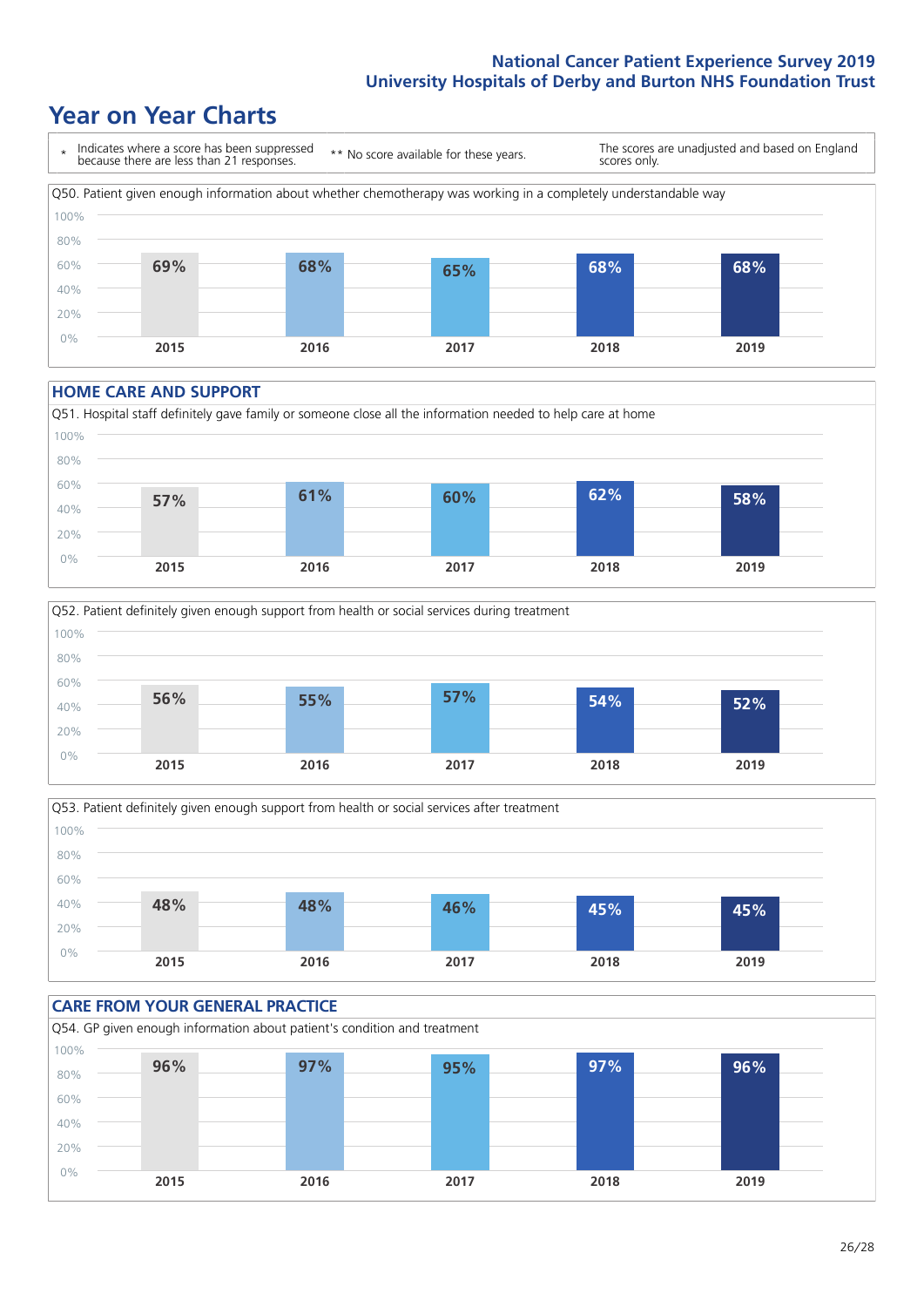### **Year on Year Charts**



#### **YOUR OVERALL NHS CARE**







Q59. Patient felt length of time for attending clinics and appointments for cancer was about right 100%